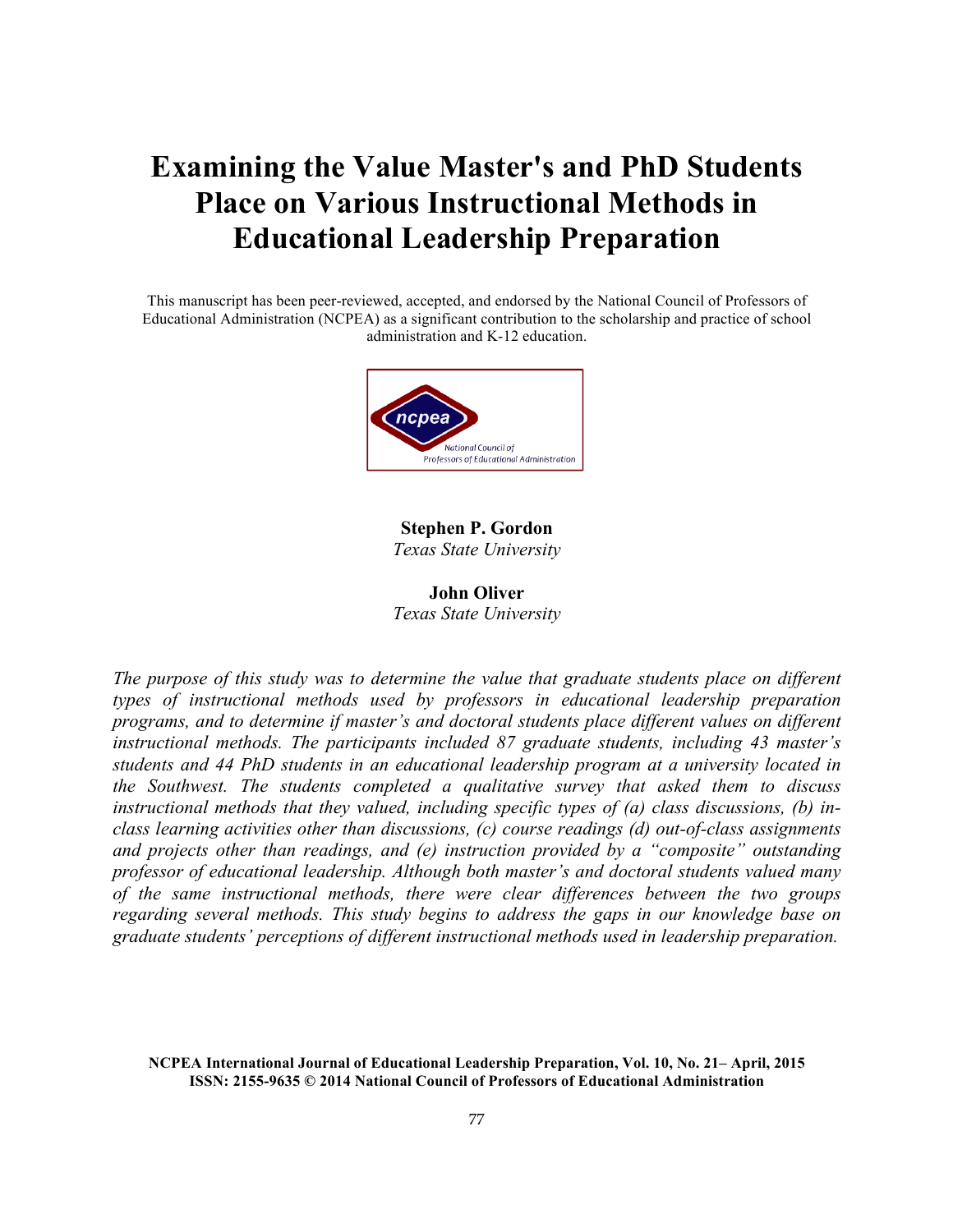# **Introduction**

Scholars of educational leadership preparation have for some time been calling for reforms in the content of preparation programs, urging a shift from a curriculum based on management theory and social science research to content in areas like instructional leadership (Brazer & Bauer, 2013), analytic skills (Goldring & Schuermann, 2009), school-community collaboration, school improvement, vision building (Ballenger, Alford, McCune, & McCune, 2009), technology skills (Dale, Moody, Slattery, & Wieland, 2007), and democratic education (Gerstl-Pepin & Aiken, 2009). The greatest appeal for content reform in recent years has been the call to focus leadership preparation on social justice (Diem & Carpenter, 2012; Furman, 2012). Change in program content, regardless of which of the calls for curriculum reform are adopted, is unlikely to lead to improved student learning if it is not accompanied by quality instruction. If students do not consider the instruction they receive to be of reasonably high quality, there is little likelihood they will develop the intended leadership capacities.

# **Purpose of the Study and Research Questions**

The purpose of this study was to determine what instructional methods used by professors in educational leadership preparation programs graduate students value, and if master's and doctoral students value different instructional methods. The research questions were:

- 1. What types of class discussions do educational leadership students value, and do master's and doctoral students value different types of class discussions?
- 2. What types of in-class activities other than discussions do educational leadership students value, and do master's and doctoral students value different types of in-class activities?
- 3. What types of readings do educational leadership students value, and do master's and doctoral students value different types of readings?
- 4. What types of out-of-class assignments other than readings do educational leadership students value, and do master's and doctoral students values different types of out-ofclass assignments?
- 5. How do educational leadership students describe the outstanding instructor of educational leadership, and do master's and doctoral students describe the outstanding instructor differently?

# **Review of Literature**

Instructional methods used by professors of educational leadership include in-class and out-ofclass activities. In-class methods recommended in the literature include shared inquiry, case study, role-play (Siegrist, 2000), problem-based learning (Brazer & Bauer, 2013), exercises using web-based technology (Mayer, Musser, & Remidez, 2001), simulations (Dotger, 2011), constructivist teaching and learning, (Doolittle, Stanwood, & Simmerman, 2006), and collaborative learning (Young, O'Doherty, Gooden, & Goodnow, 2011)). Out-of-class methods suggested in the literature include various online activities, school-based experiences such as school improvement and action research projects (Ballenger, Alford, McCune, & McCune, 2009; Bartee, 2012; Goldring & Schuermann, 2009), community engagement (Bartee, 2012), cross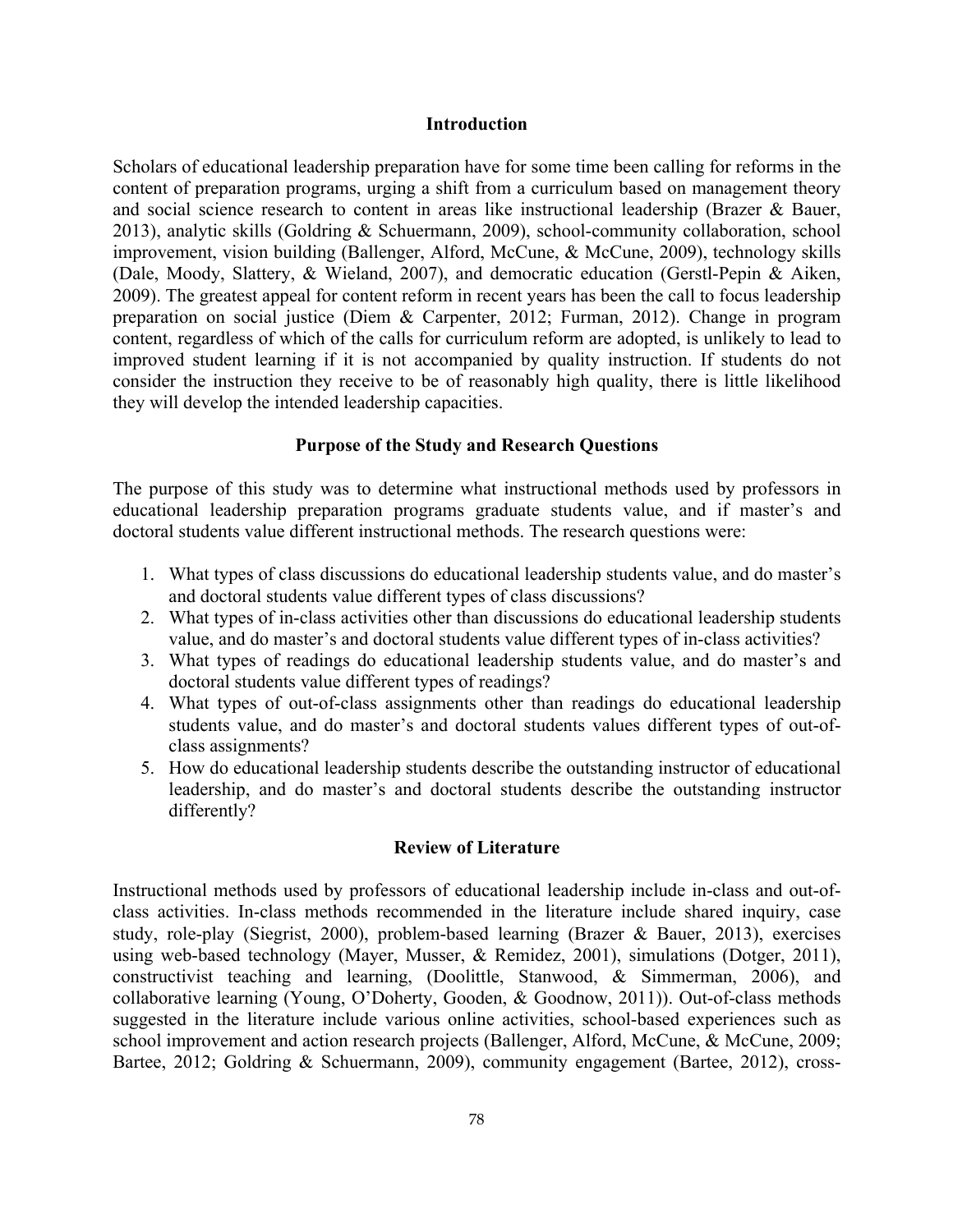cultural discussions, cultural histories of diverse communities, equity audits (Furman, 2012), portfolio development (Meadows & Dyal, 2000), and reflective writing on all of these experiences. Below we briefly review a number of instructional methods described in the literature on educational leadership preparation.

# **Case Method**

Diamantes and Ovington (2003) review benefits of using cases as a teaching tool, including the fostering of student involvement, application of learning to real or realistic situations, critical reflection and analysis, problem solving skills, self-directed learning, and the development of a learning community. An example of case method process described by Diamantes and Ovington begins with a mini-lesson on the topic, followed by the introduction of the case to small groups of students who read the case, brainstorm solutions, and present their findings. Students can be asked to write their own cases as a learning activity. In student case-writing described by Sherman (2008), students visualized a scenario they might experience as a principal and which they would successfully resolve. In the cases they wrote, the students assumed the role of negotiator or facilitator and developed actions they would take to address the problem they had envisioned. The students integrated references to relevant literature with the situation they described.

## **Problem-Based Learning**

Bridges (1992) presents the classic model of problem-based learning (PBL) for educational leadership, which involves small groups of aspiring administrators using developing knowledge to address problems they are likely to experience as educational leaders. Two models of PBL described by Bridges are student-centered learning and problem-stimulated learning. Studentcentered learning includes a description of the problem, a specified product, and a time limit for producing the product. Problem-stimulated learning includes all of the components of the student-centered model but also provides the students with learning objectives, resources, guiding questions, and assessment exercises. Brazer and Bauer (2013) argue that PBL allows students to practice leadership skills in a safe environment, with the professor close-at-hand to provide feedback and support, and to work with their peers to apply theories they are learning to situations and problems that mirror reality.

#### **Simulations**

Dotger (2011) describes simulated interactions between school leaders and students, parents, and faculty based on interviews with school administrators about actual interactions, including both positive and negative exchanges. According to Dotger, simulations offer those assuming the role of school leader the opportunity to participate with peers in reality-like experiences that are both professionally and emotionally challenging, after which immediate analysis can take place and feedback can be provided. The model discussed by Dotger involves a cycle of simulation, reflection, and creation of an improvement plan. The simulations include unscripted protocols for the participant in the role of school leader and standardized protocols for participants in the role of student, teacher, or parent. An individual debriefing immediately following the simulation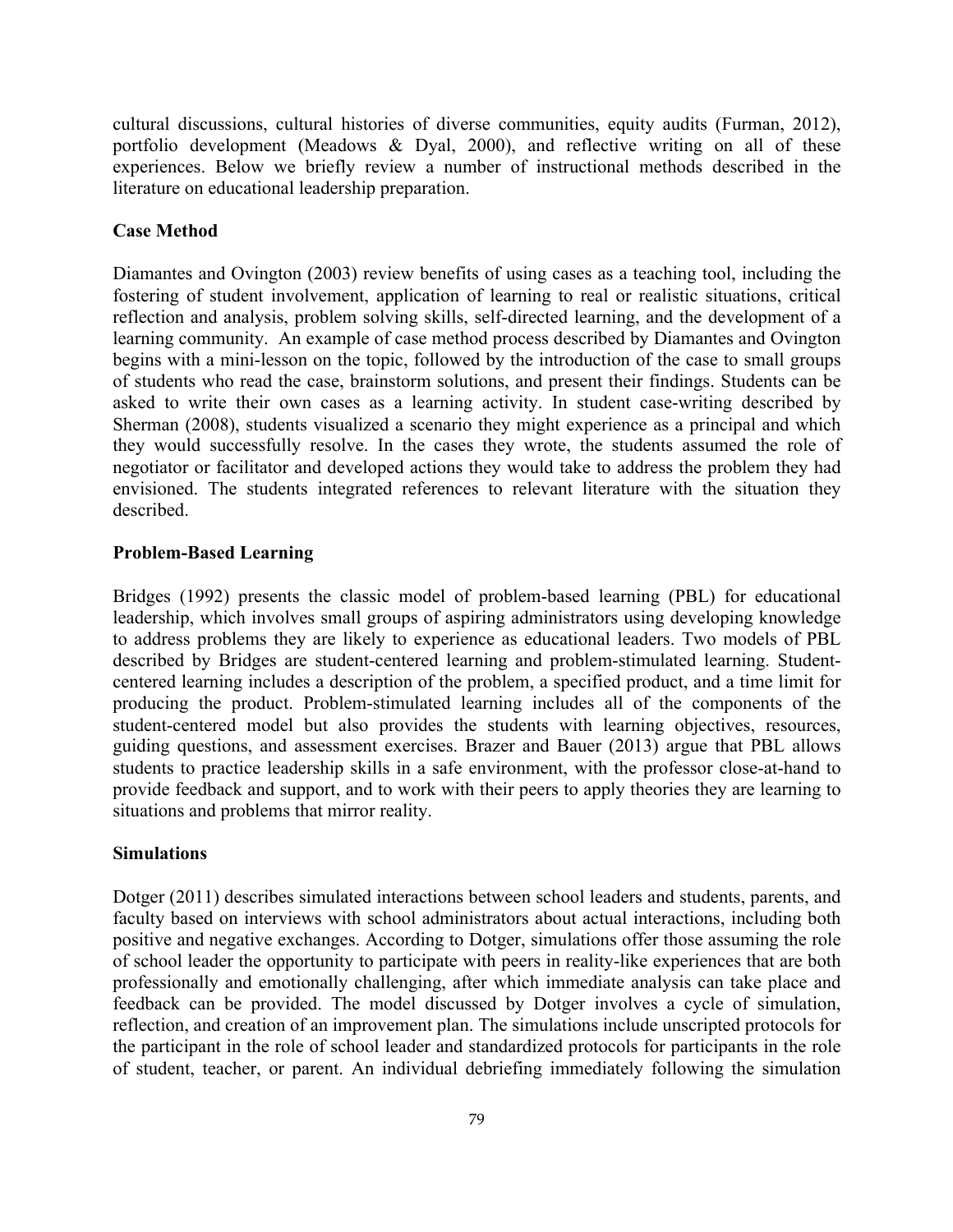allows the participant in the school leadership role to reflect on the problem presented in the simulation, her or his performance, areas for improvement, and next steps that would be necessary to fully address the problem. Following the simulation, each participant views and reflects on a video of the simulation and chooses a one-minute segment of the video to share at a large group briefing a week after the simulation. All members of the large group session show the group their video segments, then engage in discussion with their colleagues about the video. Dotger suggests that such simulations can bridge the gap between theory and practice.

# **Praxis**

Praxis historically has been focused on reflective action for social justice. Although the extent to which social justice is addressed in an educational leadership program is initially a curricular issue, once social justice content is introduced it becomes an instructional matter as well, because a variety of instructional methods are directly related to the development of social justice leaders. Furman (2012) has proposed five dimensions of "social justice leadership as praxis" (p. 204) and recommends activities, some focused on reflection and others on action, for developing social justice leaders. A few examples of Furman's suggested activities for each dimension are listed below:

- *Personal dimension:* cultural autobiographies, self-reflection on one's developmental stages, forms of guided self-reflection such as journaling, and leadership growth plans based on self-assessment
- *Interpersonal dimension:* life histories, cross-cultural interviews, diversity panels, roleplays
- *Communal dimension:* community exploration, school environment analysis, democratic forums, team building, equity audits, community action plans
- *Systemic dimension:* visits to social justice schools, educational plunges, diversity panels, simulations, audit-based activist plans, role plays of equity interviews
- *Ecological dimension:* Readings and reflective discussions on relationships between schools and broader social issues, studies of local communities, the design of professional development that connects schools and communities, and action research by K-12 students (pp. 205-212)

Furman points out that much of the current literature on educational leadership for social justice is focused on critical consciousness, which while necessary, needs to be accompanied by skill development based on activities like the ones she describes.

# **Practice-Based Research**

The literature on educational leadership development presents several different models of practice-based research that can be incorporated into preparation programs. These models can be placed on a continuum from low to high intervention. At the low-intervention end of the continuum, in one example described by Sappington, Baker, Gardner, and Pacha (2010), aspiring principals compared school improvement plans to the actual planning process and improvement activities in schools. In another example reviewed by Sappington, et al., aspiring principals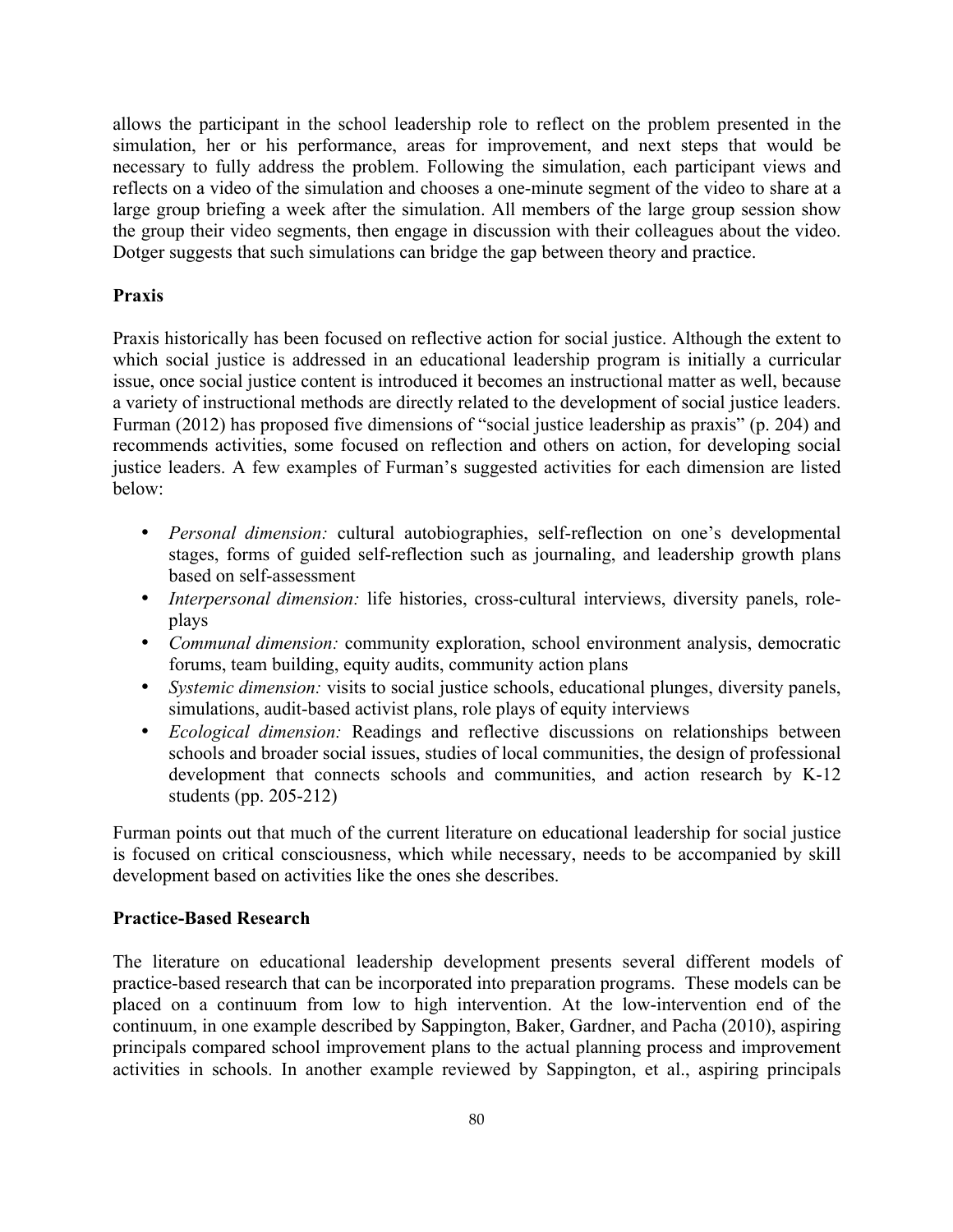interviewed a central office administrator, principal, and two teachers on a school's professional development program over the previous two years and then wrote a paper comparing the professional development program with literature on effective professional development.

Further along the intervention continuum is the type of student research described by Ärlestig (2012) in which participants spend a year studying about a school problem identified by the school's principal. The participant becomes familiar with literature on the problem and the school, designs a study, gathers and analyzes data on the problem, and prepares a report including recommendations for addressing the problem. After the report is shared, the principal may or may not decide to act on the researcher's recommendations.

Still further along the continuum lies the model proposed by Kowalski, Place, Edmister, and Zigler (2009) in which aspiring principals identify a school problem, apply a relevant theory to the problem, and modify the theory to make it more applicable to the local context. This applied research gives aspiring principals considerable decision-making power in terms of designing and conducting the research, but at the same time limits them to testing and refining existing theory.

At the high-intervention end of the continuum is the type of full-scale action research described by Jacobs, Yammamura, Guerra, and Nelson (2013), in which aspiring principals and teachers at a school conduct a needs assessment, write a review of literature on a priority need, develop an action plan, and then implement the action research, gathering and analyzing evaluation data at the end of the project.

## **Arts-Based Methods**

Two methods described by Katz-Buonincontro and Phillips (2011)—reflection on arts-based activities and improvisational role-playing—represent an arts-based approach to the preparation of educational leaders. In a study of the first method, educational leadership doctoral students visited visual and performing arts venues, read creative literature, and engaged in their own art projects. Students reported that they were more reflective, willing to take risks, and creative as a result of completing the course. The second study was on a course for doctoral students centered on improvisational theatrical role-plays involving the students and actors. The actors helped the students journey through five phases: choosing the problem, projecting the problem, amplifying the problem, identifying potential solutions, objectifying the problem, and selecting a solution. The students reported that the course helped them to become more reflective, adopt new perspectives, contemplate problems, and consider creative solutions.

#### **Portfolio Development**

Student portfolios can be used not only for student assessment but also as a vehicle for student learning. Portfolios can foster self-assessment (Hackmann & Alsbury, 2005), promote selfreflection, link theory and practice (Knoeppel  $\&$  Logan, 2011), assist individualized learning (Meadows & Dyal, 2000), structure long-term professional development, and encourage collaborative learning (Gottesman & Villa, 2001). The contents of portfolios are described in numerous ways. At the most general level, portfolios consist of artifacts, attestations, and reflections (Hackman & Alsbury, 2005). Portfolios constructed by students in educational leadership programs are often organized around designated concepts. For example, the concepts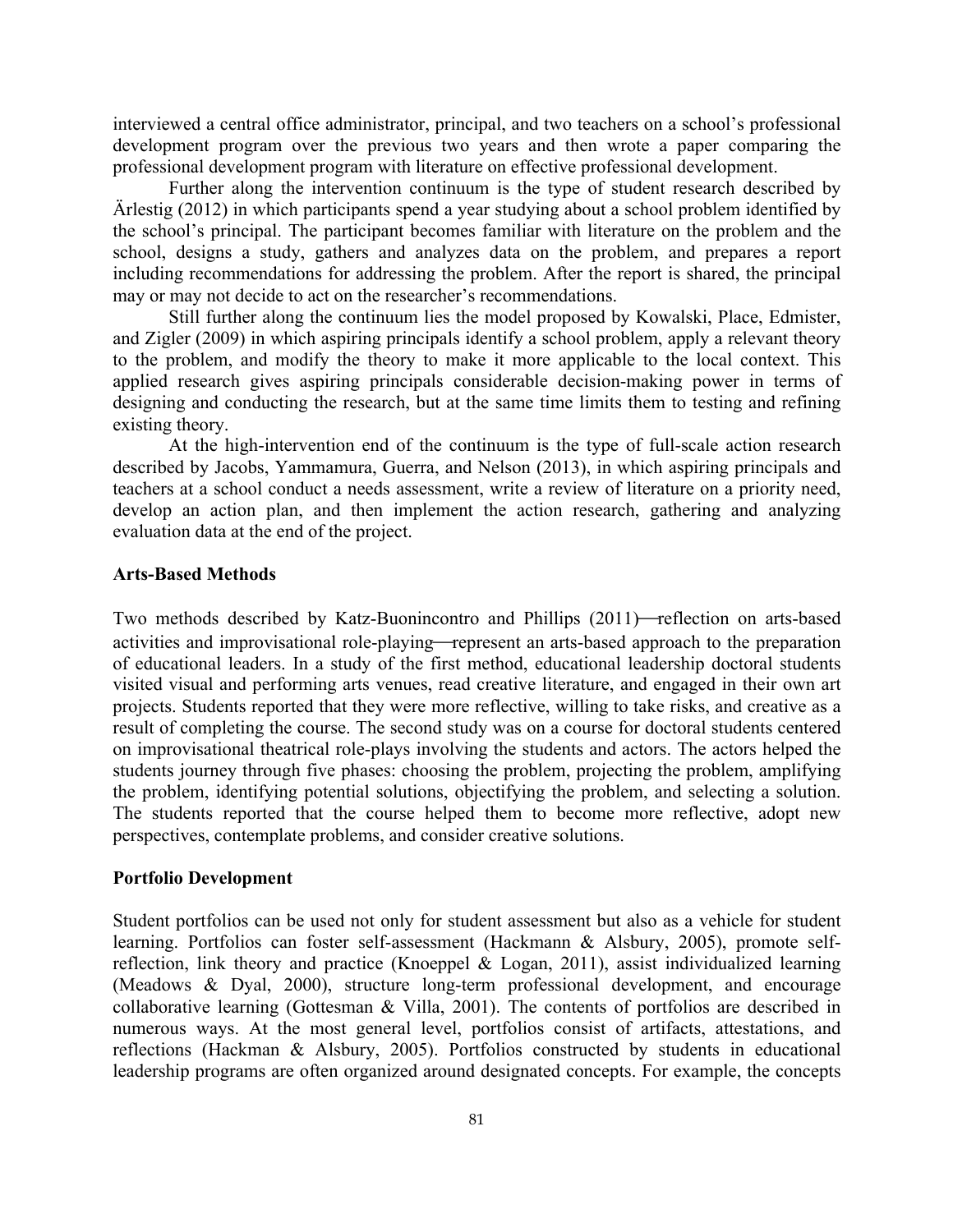in portfolios described by Gutterman and Villa (2001) include administration and management, democratic education, equity, change leadership, and reflective inquiry on practice.

# **Technology-Enhanced Teaching and Learning**

Technology can be used to deliver instruction to students at a distance, enhance face-to faceinstruction, and even simulate field experiences in K-12 schools and classrooms. LaFrance and Beck (2014) define web-facilitated courses as those with 1 to 29 percent of content delivered online, blended or hybrid courses as providing 30 to 79 percent of content online, and online courses as those with 80 percent or more of content delivered online. Sherman and Beaty (2007) argue that online education can provide not only a longer geographic reach but also improved teaching and learning in leadership preparation. According to LeFrance and Beck (2014), only 9 percent of educational leadership preparation programs provide virtual field experiences, and 95 percent of the programs that provide virtual experiences blend those experiences with face-toface field activities.

#### **Research Methods**

The participants included 87 graduate students, including 43 master's students and 44 PhD students in an educational leadership program at a university located in the Southwest. The surveys were completed during class meetings, with students not wishing to complete the surveys free to leave class early. The qualitative survey asked the respondents to discuss valued instructional methods, including specific types of (a) class discussions, (b) in-class learning activities other than discussions, (c) course readings (d) out-of-class assignments and projects other than readings, and (e) instruction provided by a "composite" outstanding professor of educational leadership. Although we asked the students for their perceptions of valued instructional methods, they sometimes voiced negative perceptions of particular methods, and we also report negative themes that emerged from the data.

Data analysis began with several reviews of survey responses to become intimately familiar with the data. We completed open, line-by-line coding of the students' responses, and then proceeded with axial coding to develop categories. With the aid of a series of matrices on which we displayed data relative to each survey topic, and ongoing analytic memos, we identified themes that cut across both groups as well as themes unique to one group or the other.

#### **Results**

We present our results under headings corresponding to the topics we asked the graduate students to discuss. The quotes we share are representative of themes present within the perceptions of one or both groups.

# **Class Discussions**

Master's and doctoral students expressed very positive perceptions of both small- and wholegroup discussions. Both groups appreciated discussions that encouraged students to share their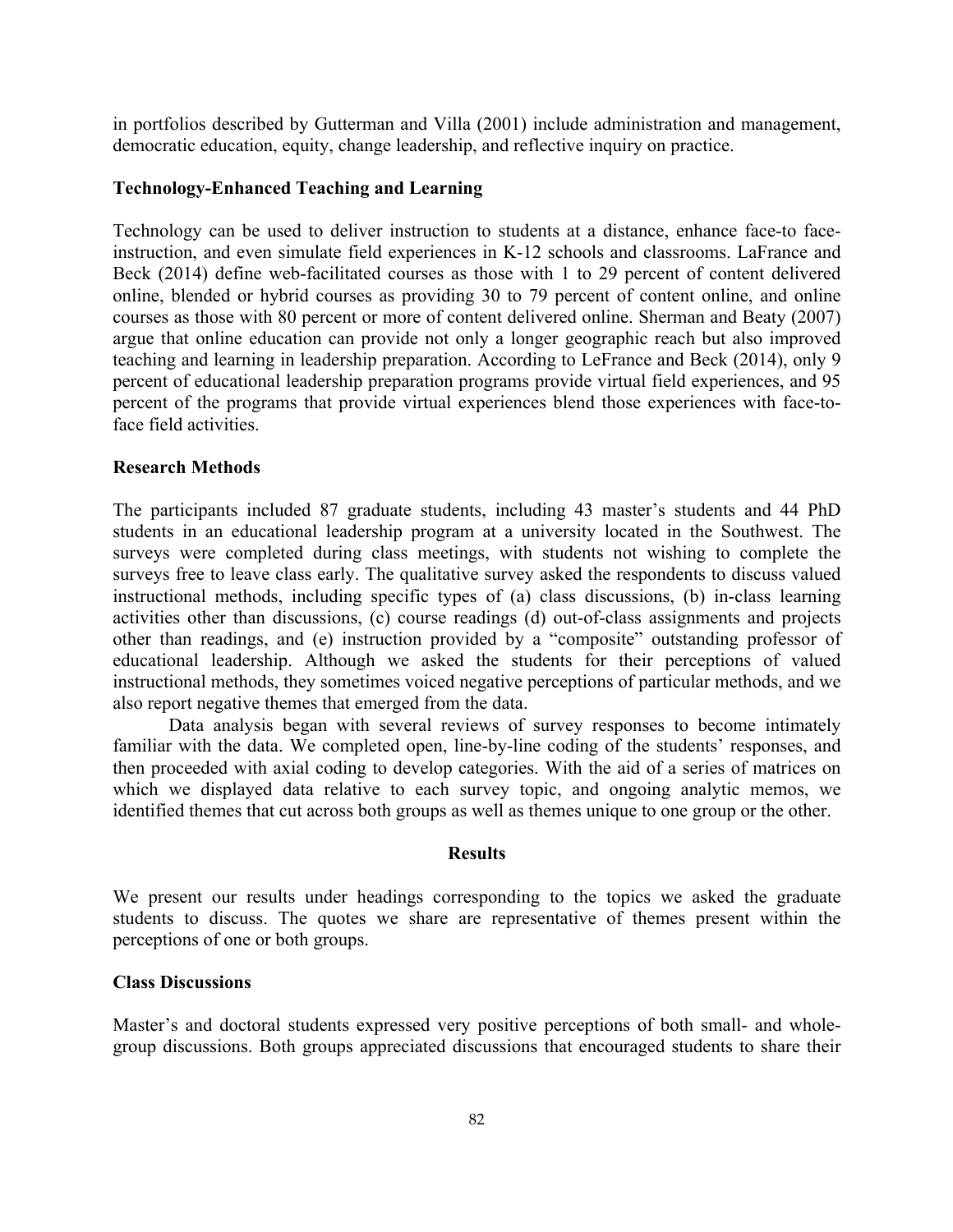personal experiences. Students were especially appreciative of discussions that helped individuals to transform their thinking. One master's student described a discussion of this type:

We were discussing the issue of another student being a "border crosser" because she married someone from Mexico. During one of the classes, she had been offended when this term was used. As we had this discussion, her perception of the term changed, as did her view of the people, culture, and customs on the other side of the border. Once she did that, she was able to embrace her circumstances in a whole new, positive was. It was nice to be witness to that transformation.

Master's and doctoral students valued discussions in which every student had a voice. One benefit of allowing everyone to express himself or herself cited by the students is that it allows different points of view to be considered and often integrated. In the words of a master's student:

I have really enjoyed class discussions where peers are able to contribute and various contributions are given so that many points of view are exposed. This is great when it is concluded by the professor facilitating a dialogue that brings the ideas and key points from the class together.

Both master's and doctoral students believed they benefited greatly from discussion of research on the topic being addressed, including discussion of case studies. Both groups of students valued discussions on how the topic at hand could be applied to practice. For example, a master's student stated, "A good class discussion included conversation about peer-reviewed studies, leading into how it related or didn't relate to individuals in the class, and the potential application of all of the information exchanged." A doctoral student recalled the following:

Team building was a particularly good class discussion because we were able to help some cohort members, through discussion, in suggesting [how] they could adopt the readings to their real-life work setting. This was very intriguing and interesting to watch; how these ideas and theories could be effectively applied to different situations.

There were only two types of discussions in which master's and doctoral students' perceptions differed in any notable way: discussions of theory and discussions focused on social justice. Although both groups made generally positive comments about the discussion of theory, the doctoral students provided more specific examples of valued theoretical discussions. Similarly, although both groups expressed general appreciation of discussions on equity and social justice, the doctoral students more frequently described specific discussions that they valued. One doctoral student, for instance, commented, "We discussed Critical Race Theory. We were able to construct and deconstruct methodologies and openly discuss multiple ways of knowing while questioning how education and power structures promote racism in the U.S." Themes for the class discussion responses are summarized in Table 1.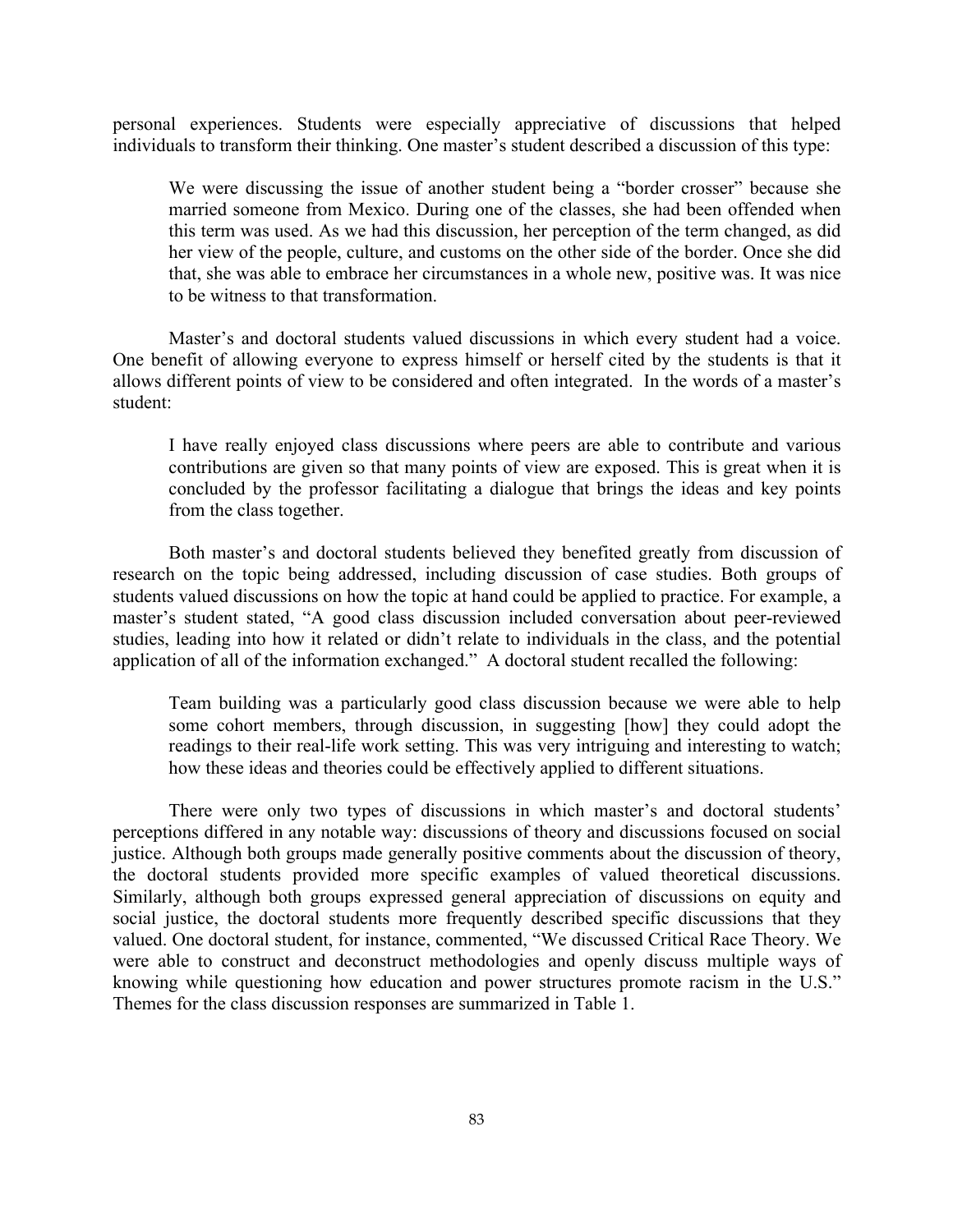# Table 1

| <b>Both Groups</b>                 | <b>Master's Students Only</b>             | <b>PhD Students Only</b>                            |
|------------------------------------|-------------------------------------------|-----------------------------------------------------|
| Small and whole-group              | Discussion of social justice<br>mentioned | Discussion of social justice<br>described in detail |
| Share personal experiences         | Discussion of theory<br>mentioned         | Discussion of theory described<br>in detail         |
| Transformative                     |                                           |                                                     |
| Every Student has voice            |                                           |                                                     |
| Discussion of research on<br>topic |                                           |                                                     |

# *Summary of Themes: Types of Valued Class Discussions*

# **In-Class Activities Other than Discussions**

Master's and doctoral students were enamored of small-group problem solving activities, including those conducted in a single class meeting as well as longer-term, problem-based learning. Regarding the former, a doctoral student said, "problem solving activities in small groups helped give voice to all participants and brought the lesson to practical use." Both master's and doctoral students said they valued brainstorming possible solutions as one phase of the problem-solving activity. Regarding problem-based learning, a master's student reported, "I found group research of a structural problem in an organization was fascinating and allowed us to develop a rapport within our cohort. [The professor] gave enough freedom in the project to allow true problem-based learning."

Both groups believed they had learned a great deal from simulations in which they participated. An example of a valued simulation at the master's level involved students prioritizing and responding to messages received from stakeholders. A description of a simulation at the doctoral level reviewed how students were asked to "handicap" themselves for the duration of a class in order to become more sensitive to the realities that persons with disabilities deal with every day.

A final class activity that both groups valued highly was the use of case method. A master's student commented,

I remember one time that in a small group my peers and I got a case study and then had to discuss the scenario for the problem presented. I feel like this was a very practical way of doing that activity. We were "hiring" a candidate from a group of applicants. It helped us have important conversations about personnel issues, which was the particular topic that day.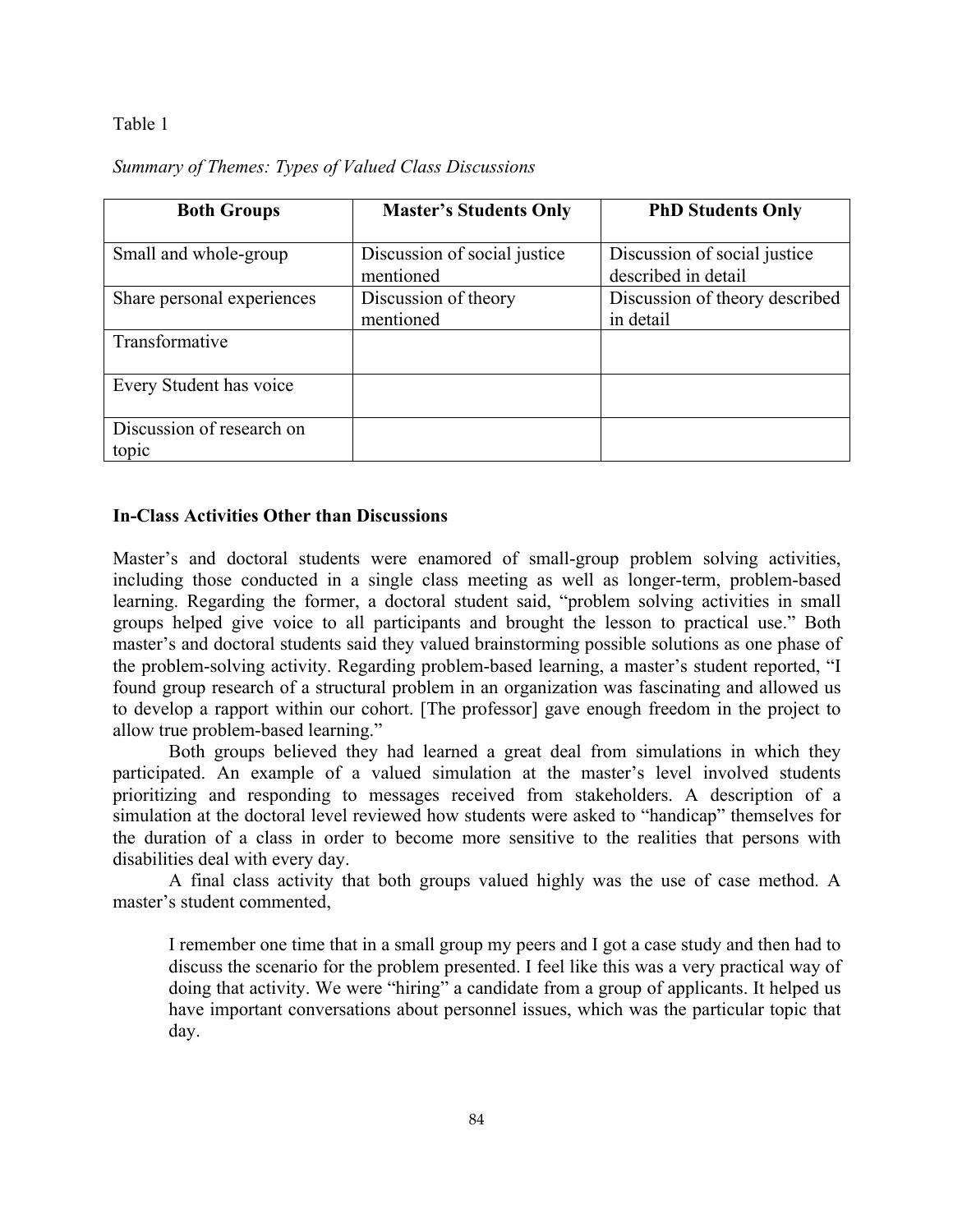Although role-playing was not a major theme for either group, a subgroup of doctoral students did discuss role-plays in which students played real-life people or educators in real-world situations. A doctoral student recalled,

Role-playing a real decision-making process was another approach that I learned in my school improvement courses. One professor informed us to role-play various positions that helped us to feel and hear the way decisions related to school improvement were made.

Master's and doctoral students seldom discussed viewing videos, panel discussions, visiting presenters, artistic activities, and student debate in positive terms. Notably, neither group discussed the lecture as a preferred instructional method. One disagreement between master's and doctoral students concerned various inventories, such as adult learning style and adult lifestyle inventories. Master's students placed more value than doctoral students on completing and analyzing the results of such inventories. Table 2 summarizes themes for class activities other then discussions.

Table 2

| <b>Both Groups</b>       | <b>Master's Students Only</b> | <b>PhD Students Only</b>        |
|--------------------------|-------------------------------|---------------------------------|
| Single-class small-group | Adult learning style and      | Subgroup theme: Role-playing    |
| problem solving          | lifestyle inventories         | real-life people and situations |
| Long-range problem-based |                               |                                 |
| learning                 |                               |                                 |
| <b>Simulations</b>       |                               |                                 |
|                          |                               |                                 |
| Case Method              |                               |                                 |

# **Readings**

Both master's and doctoral students voiced a preference for reading case studies. Neither group placed a great deal of value on reading textbooks. A master's student lamented, "For me, it is hard to read chapter after chapter just to find a few practical pieces of information." Although there was little preference voiced for non-scholarly works by either group, a subgroup of master's students reported that they had benefited greatly form reading fiction in the course "Understanding Self." One master's student wrote, "Novels allow you to unlock your imagination and connect to personal experiences, which in turn ties back to that reflective analysis, which is so powerful." Another master's student remarked, "Novels are my bread and butter; something that is related to the subject but takes the readers on a path". A third master's student stated, "I gain the most perspective from fiction literature. For my style of learning, I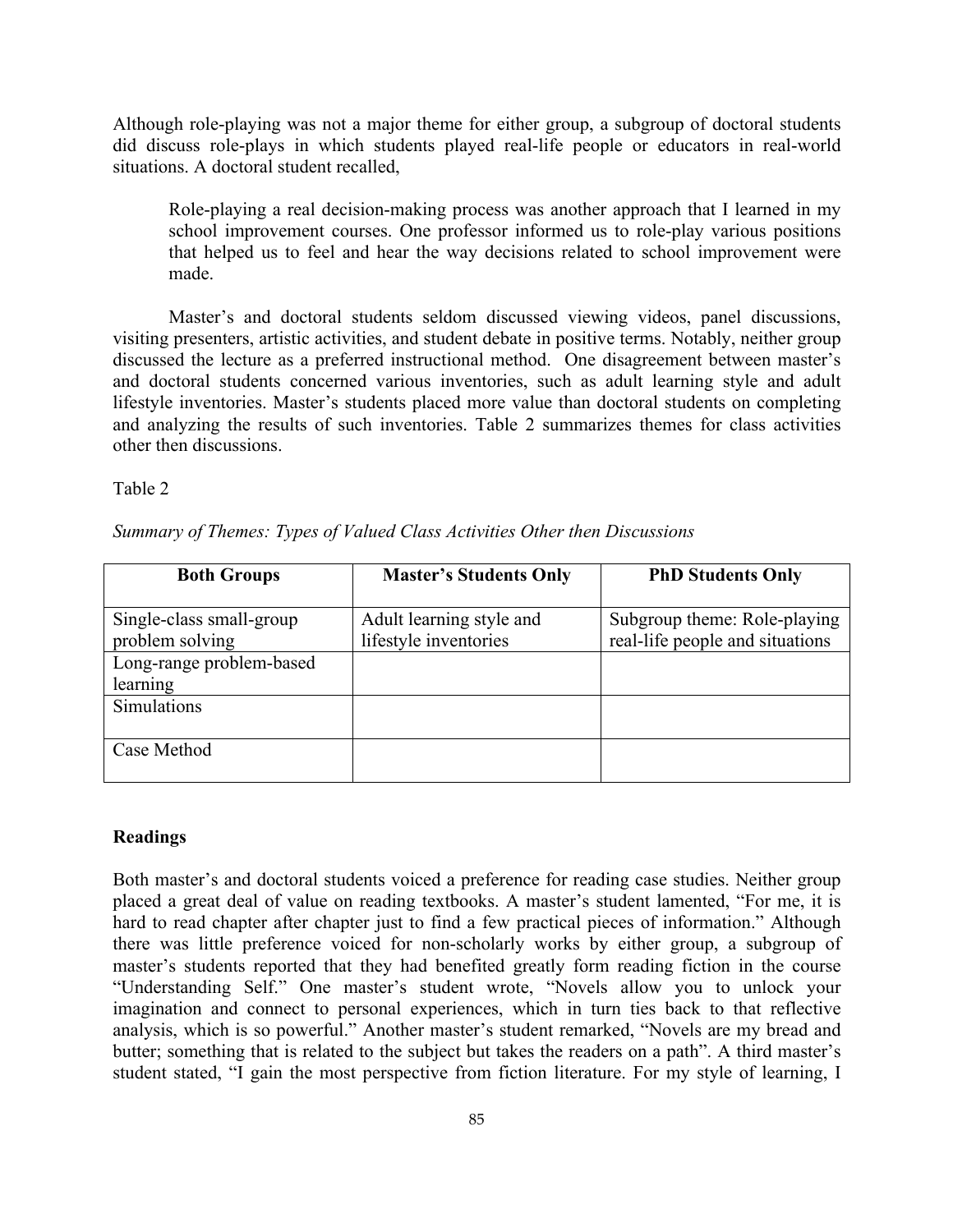believe it best facilitates genuine thinking and analysis." A theme running through the perceptions of doctoral students that was not present in the master's students' responses was a valuing of journal articles, from both scholarly and practitioner journals. Students from both groups preferred readings that included implications for practice. Themes for types of preferred readings are summarized in Table 3.

Table 3

*Summary of Themes: Types of Valued Readings*

| <b>Both Groups</b>                         | <b>Master's Students Only</b>                     | <b>PhD Students Only</b>               |
|--------------------------------------------|---------------------------------------------------|----------------------------------------|
| Case Studies                               | Subgroup theme: Fiction<br>related to class topic | Articles from scholarly<br>journals    |
| Readings with implications for<br>practice |                                                   | Articles from practitioner<br>journals |

# **Other Out-of-Class Assignments Other than Readings**

Assignments involving reflective writing were highly valued by both master's and doctoral students. A master's student stated,

Writing reflections is probably one of the most enriching assignments I've had the pleasure of doing. Reflecting on the self and different assignments sheds light on your overall understanding. It is hard to imagine what grad school would be like without reflecting on your journey.

A doctoral student wrote,

Writing a reaction paper to the lesson that we were taught on a particular day was really great. The reaction paper was spread not only to the reactions to the teaching-learning process, but it allowed me to share ideas about how I viewed the points raised by the professor and the other articles that we had been asked to read.

A more complex form of reflective writing assigned to both master's and doctoral students was the autoethnography. A master's student wrote, "It pushes the boundary of being comfortable. I believe it allowed me to see more in myself, which will make me a better leader." A doctoral student described the benefits of autoethnography:

The process, production, and presentation were transformational. I gained such insight into my own history, values, struggles, and relationships…and this activity took place at the beginning of my doctoral experience. By the end of my coursework, I had discovered why the autoethnography was so important to my work as a researcher and scholar—how my past informs my thinking and interpretations of data…even the theoretical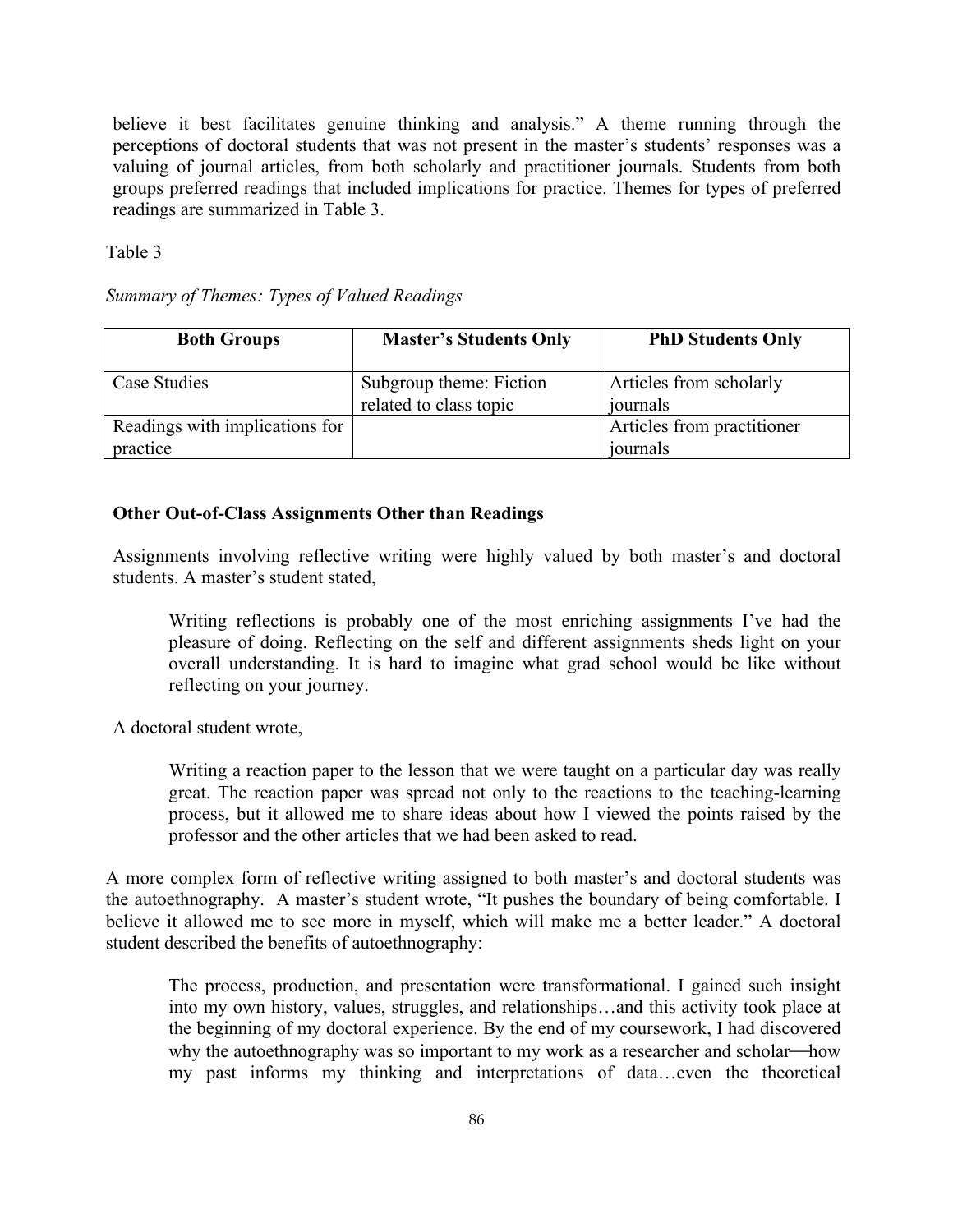frameworks I choose to operate from are informed by the ethnographic insight I gained through that activity.

Both groups found value in field-based activities, either as part of a practicum or as assignments built into regular courses. Such activities included observations, gathering and analyzing data, full-scale action research, equity audits, and carrying out a variety of leadership activities. Shadowing educational leaders was an example provided under the observation category. A master's student discussed shadowing a principal:

I was asked to shadow a principal at my school for a day. This experience really opened my eyes as to what the job of being an administrator is like. I never realized how many meetings take place, or how much of the time is loosely unstructured yet still with requirements of what must get done. We probably walked three or four miles over the course of the day and the principal I was following easily interacted with 100 different people in addition to the students.

A doctoral student who had completed a qualitative research course described a valued field-based activity centered on gathering and analyzing data: "Participating in a focus group, and then transcribing and analyzing the data from the focus group was a great experience and left me really wanting to become a qualitative researcher." Another doctoral student described action research that "had us going out there and getting our hands dirty, and trying to create a report for the entire class." A master's student reported that carrying out an equity audit " made me look in more detail at the community where my students live."

Leadership activities that master's and doctoral students engaged in included professional development, instructional supervision, community engagement, and so forth. A master's student wrote that being involved in school leadership activities allowed the student "to view our campus from a different perspective and take on a different role…this assignment gave me the opportunity to execute some of my ideas." Another assignment valued by both groups was conducting interviews, with teachers, educational leaders, scholars, and even family members. A master's student noted,

Conducting interviews is always informative. Interviews truly extend the learning. Even when you are unaware of the outcome, you know what you are looking for if it (the interview) is given as an assignment. Reflecting on the knowledge and wisdom of others can be very beneficial.

Preparing demonstrations to be shown to the class and lessons to be taught to the class were other out-of-class activities that both master's and doctoral students perceived as valuable learning experiences. A master's student wrote, "Having to prepare presentations for class with activities [for the students to complete], makes you focus on the material since you have to teach and facilitate it." A doctoral student discussed "Teaching colleagues about a topic, above and beyond the readings with real-world examples and activities."

There were a number of traditional out-of-class assignments that were seldom discussed as valuable by either group. Despite the power often attributed to journaling, it was seldom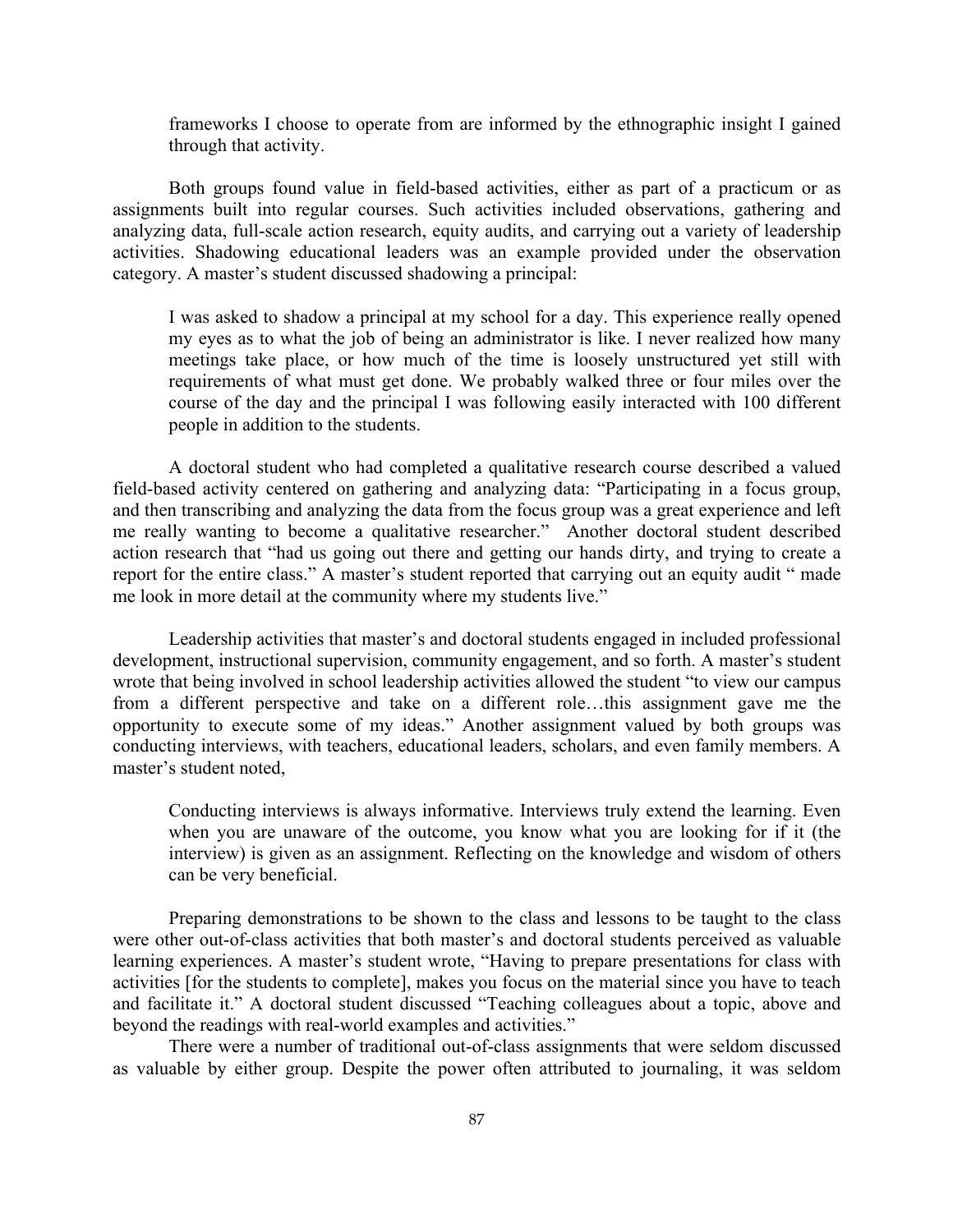mentioned by master's or doctoral students. When journaling was discussed in a positive light, it was by students who had kept journals on their own across their years of graduate study, not as part of assigned coursework. One student noted,

Keeping a journal during my time in the PhD program helped me process and connect what was happening in the public institution where I worked and assisted me in making sense of the research articles I was reading. I could actually begin to have a better understanding of praxis, where theory and practice come together.

In general, neither master's nor doctoral students valued the creation of videos or recordings, unless they were the medium for a larger activity that the students found worthwhile. For instance, some professors required students to present the aforementioned and highly valued autoethnographies as videos, and students reported those videos became cherished artifacts. Few students from either group reported valuing long-term group projects conducted outside of class, but there were a few notable exceptions. The first quote below about long-term group projects came from master's students, the second from a doctoral student:

We had to develop a professional development plan for a real campus based on actual data. I liked this activity because it mirrored an actual task that we will have to do as educational leaders.

We were assigned a theoretical framework and told to do something in the community representing that framework. Our group was given feminism and organized a girls' job fair at a local school that represented male dominated career choices but featured women who had chosen that career. It was great using the material and putting it into relative practice.

There were very few students in either group who reported that they valued using creative or artistic expression in class assignments, creating posters or displays to share with the class, developing portfolios, writing policy briefs, or writing reviews of case law. Regarding the latter, a master's student wrote,

Analyzing [legal briefs] in a class lecture seems to be all that is necessary. Having to write a 20-page paper is pointless. We're just restating what we learned from the case briefs and the paper is a long, busy-work assignment.

There were several themes running through doctoral students' perceptions of valuable assignments that were not present across master's student's perceptions. Doctoral students more often discussed carrying out case studies, writing research papers, and other long-term individualized projects as valuable learning experiences. Table 4 summarizes themes for out-ofclass assignments other than readings.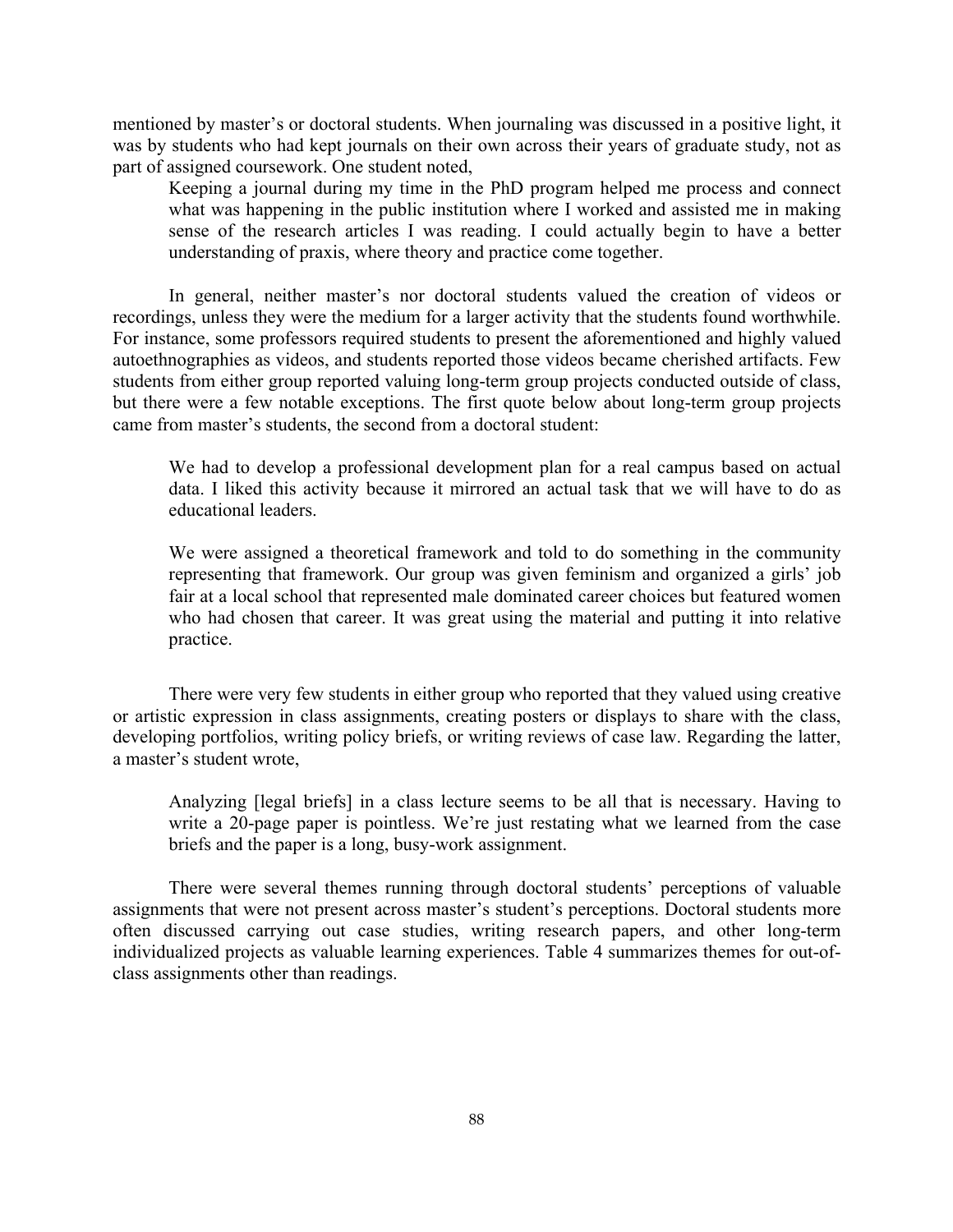# **Composite Description of Outstanding Instructor**

There were no major differences between the master's and doctoral students' perceptions of an outstanding instructor of educational leadership. We drew three general characteristics of outstanding instructors from the composite descriptions written by the graduate students. Outstanding instructors, according to the students, model educational leadership, create an organic learning environment, and take a constructivist approach to teaching.

Table 4

| <b>Both Groups</b>                                  | <b>Master's Students Only</b> | <b>PhD Students Only</b>             |
|-----------------------------------------------------|-------------------------------|--------------------------------------|
| Reflective writing                                  |                               | Case studies                         |
| Autoethnography                                     |                               | Research papers in general           |
| <b>Field Activities</b>                             |                               | Long-term individualized<br>projects |
| Preparing demonstrations for<br>class               |                               |                                      |
| Preparing lessons to be taught<br>to graduate class |                               |                                      |

*Summary of Themes: Out-of-Class Assignments Other than Readings*

**Modeling educational leadership.** The master's and doctoral students perceived the outstanding instructor as modeling the personal characteristics and actions of successful educational leaders. The outstanding instructor, according to the students, is approachable, personable, displays a good sense of humor, has an engaging personality, is well organized, and cares for students. The master's and doctoral students perceived the outstanding instructor as knowledgeable about the current literature on educational leadership and familiar with best practice. Master's and doctoral students perceived the outstanding instructor as being open and respectful to students, treating them as equals. According to the students, the outstanding instructor both challenges students to reach their potential and provides them with detailed, constructive feedback. As one doctoral student put it, "The instructor didn't give me an A just for breathing; she handed my work back, told me what was lacking, and had me do it again."

**Creating an organic learning environment.** The term "organic learning environment" came from one of the graduate students and it reflects a concept expressed by both master's and doctoral students. The organic environment the students described includes elements of care, openness, psychological safety, trust, flexibility, empowerment, critical reflection, and creativity. It is perhaps best described in a series of quotes from master's and doctoral students:

• The environment is inviting, the learning is meaningful, thus true reflection is inevitable.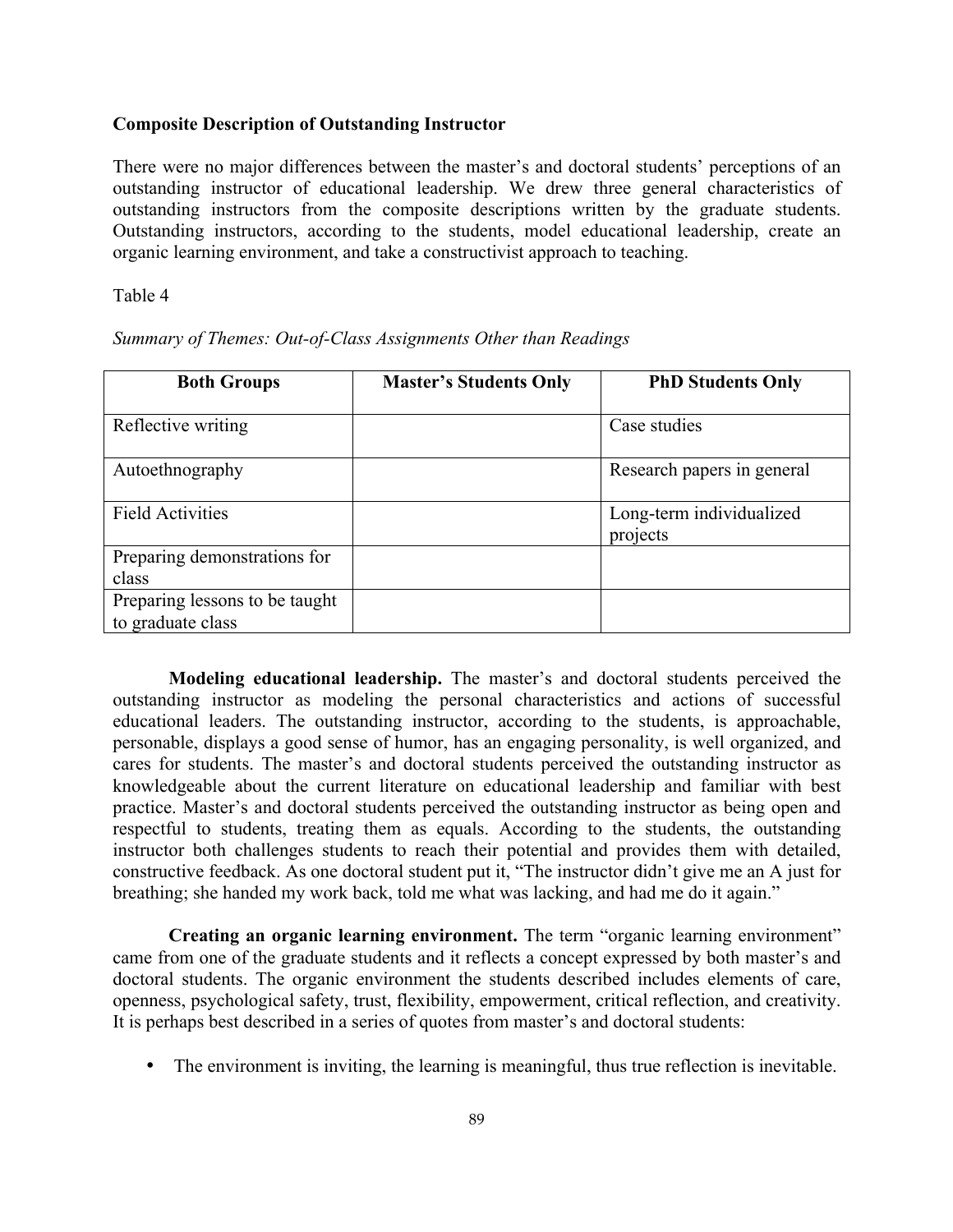- Open dialogue with students, judge-free zone, informative, sincere, open to new ideas....
- The stage is set at the beginning that limits will be stretched and the environment needs to be a safe one to do so. The fact that learning is actually taking place lends to the structure of the class. The avenue that we use to get there changes from class to class, as we do. The process evolves.
- The class is structured to allow for plenty of critical discussion and the students have a level of trust with one another and with the professor so those crucial conversations can take place in a safe environment.

The students reported that when the instructor created an organic learning environment it opened up space for growth and led to collaborative learning among students.

**Taking a constructivist approach to teaching.** For both groups, the outstanding instructor engaged in constructivist teaching. A doctoral student describing an outstanding professor related, "We could problem-pose and ask compelling questions of each other: student to student, student to teacher, and teacher to student." One aspect of the constructivist approach highlighted by both master's and doctoral students was the encouragement of self-reflection and self-discovery. A master's student wrote that the outstanding instructor "encourages students to get out of their comfort zone. This often results in meaningful self-reflection and re-discovery." A doctoral student stated, "The composite instructor plays devil's advocate with the students pushing them to justify their 'status quo' thinking." Another doctoral student said, "Professors that ask questions that may not have an answer and leave us perplexed and losing sleep for a few days are the best." Both groups discussed the changing of old perspectives and construction of new knowledge as a result of self-reflection. A doctoral student discussed the effects of teachers who promote reflection: "By the end of their classes you are shocked to realize that there has been a shift in your perspective on certain issues that you thought were already resolved in your mind." The students also saw the self-reflection promoted by the outstanding instructor as a way for students to personalize learning and construct their own meaning.

Students in both groups described their outstanding instructor as fostering social as well as individual construction of knowledge. A doctoral student noted that the outstanding instructor encouraged social construction of knowledge when they "engaged in dialogue, rather than lecture." A master's student wrote, "This professor encourages students to regularly engage in deep, meaningful conversations. Through this process, I learned so much from others, about others, and about myself." Themes for a composite description of an outstanding instructor are summarized in Table 5.

#### **Discussion**

This exploratory study involved master's and doctoral students from a single university, thus the points we make in this discussion are tentative. Based on our experience as professors of educational leadership who teach in master's and PhD programs that have almost completely discreet student populations, we were surprised that we did not find more difference in the types of instructional methods master's and doctoral students value. We believe, however, that this study provides a great deal of tentative information on instructional methods that graduate students at both levels do and do not value. Our headings below parallel the research questions and headings in the results section.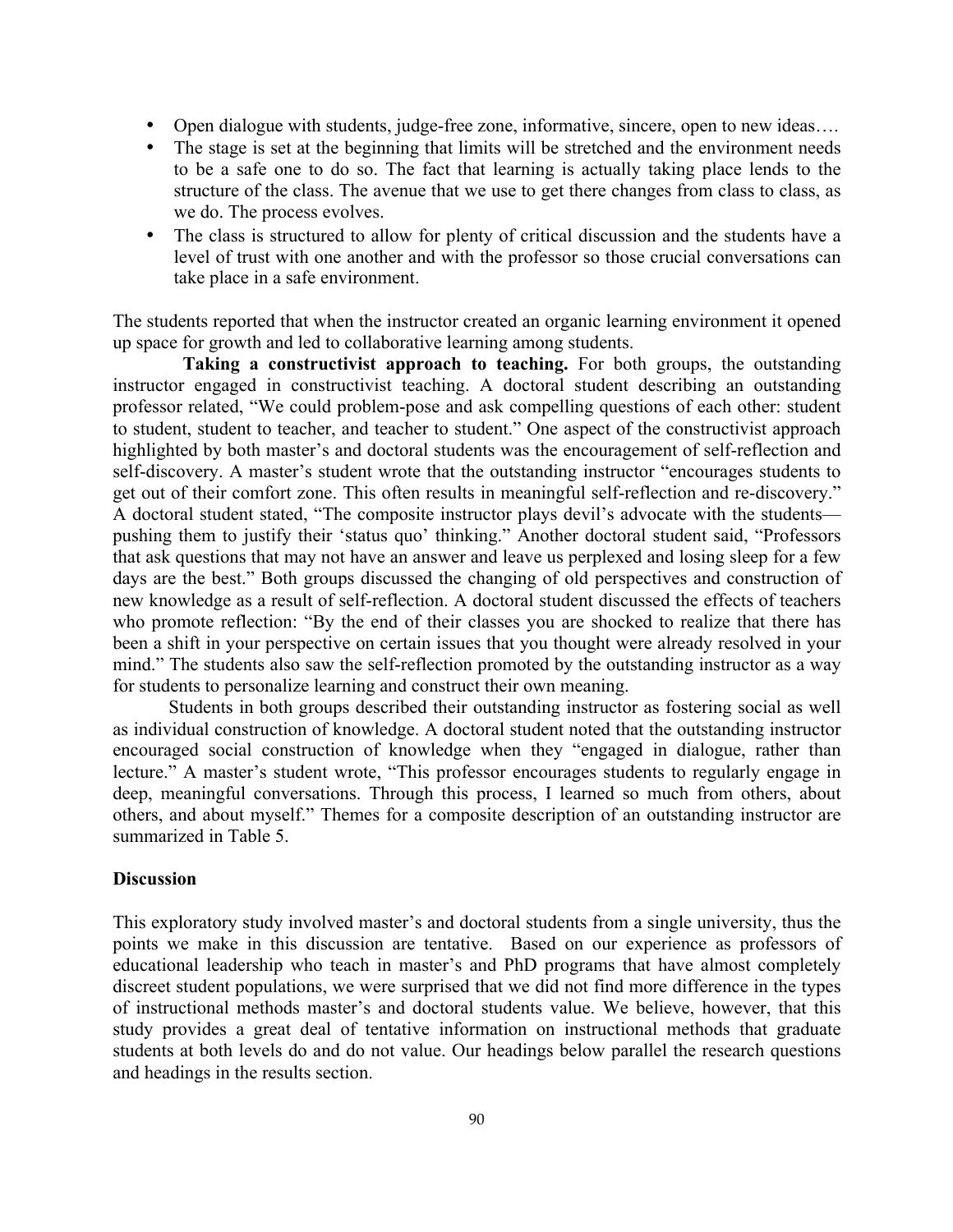# **Class Discussions**

The master's and doctoral students clearly preferred open discussion to direct instruction, especially when that discussion gave all students a voice, allowed them to relate the topic to their personal beliefs and experiences, and generated ideas for applying the topic to practice. An additional idea found in the survey responses that bears further consideration is that of taking time toward the end of a discussion to integrate differing views into a coherent whole.

# Table 5

|  |  | Summary of Themes: Composite Description of an Outstanding Instructor |
|--|--|-----------------------------------------------------------------------|
|  |  |                                                                       |

| <b>Both Groups</b>           | <b>Master's Students Only</b> | <b>PhD Students Only</b> |
|------------------------------|-------------------------------|--------------------------|
| Modeling educational         |                               |                          |
| leadership                   |                               |                          |
| Creating an organic learning |                               |                          |
| environment                  |                               |                          |
| Taking a constructivist      |                               |                          |
| approach to teaching         |                               |                          |

# **Class Activities**

One overarching conclusion regarding the class activities valued by master's and doctoral students is that active learning was vastly preferred to passive learning. The students' perceptions of problem-based learning mirror the benefits of the model described by Brazer and Bauer (2013)—it allows students to collaboratively test their theories of action in a safe environment. Simulations, also highly valued by the students, took them even closer to a real-world environment while providing the same protection. The use of case method, as described by the master's and doctoral students, followed the same process and yielded the same benefits discussed by Dotger (2011). The students' preference for telling their personal and professional stories, especially their phases of development, indicates that leadership preparation programs need to seriously consider learning focused on adult and career development.

The low value that most master's and doctoral students placed on role playing may relate to the perception that it is an artificial activity, unrelated to the real world of educational leadership. The students who did value role-plays seemed to participate in enactments of situations that either had or could actually occur in districts and schools, so structuring role plays to better reflect reality may make them more valued instructional methods. Also, it seems that making role-playing one component of a wider learning activity, such as a simulation, increases its value as an instructional tool. Other instructional methods that were valued by few students viewing videos, panel discussions, visiting presenters—when done in traditional format, turn students into passive learners. However, each one of these instructional methods can be converted into interactive activities, which we believe makes them more worthwhile to educational leadership students.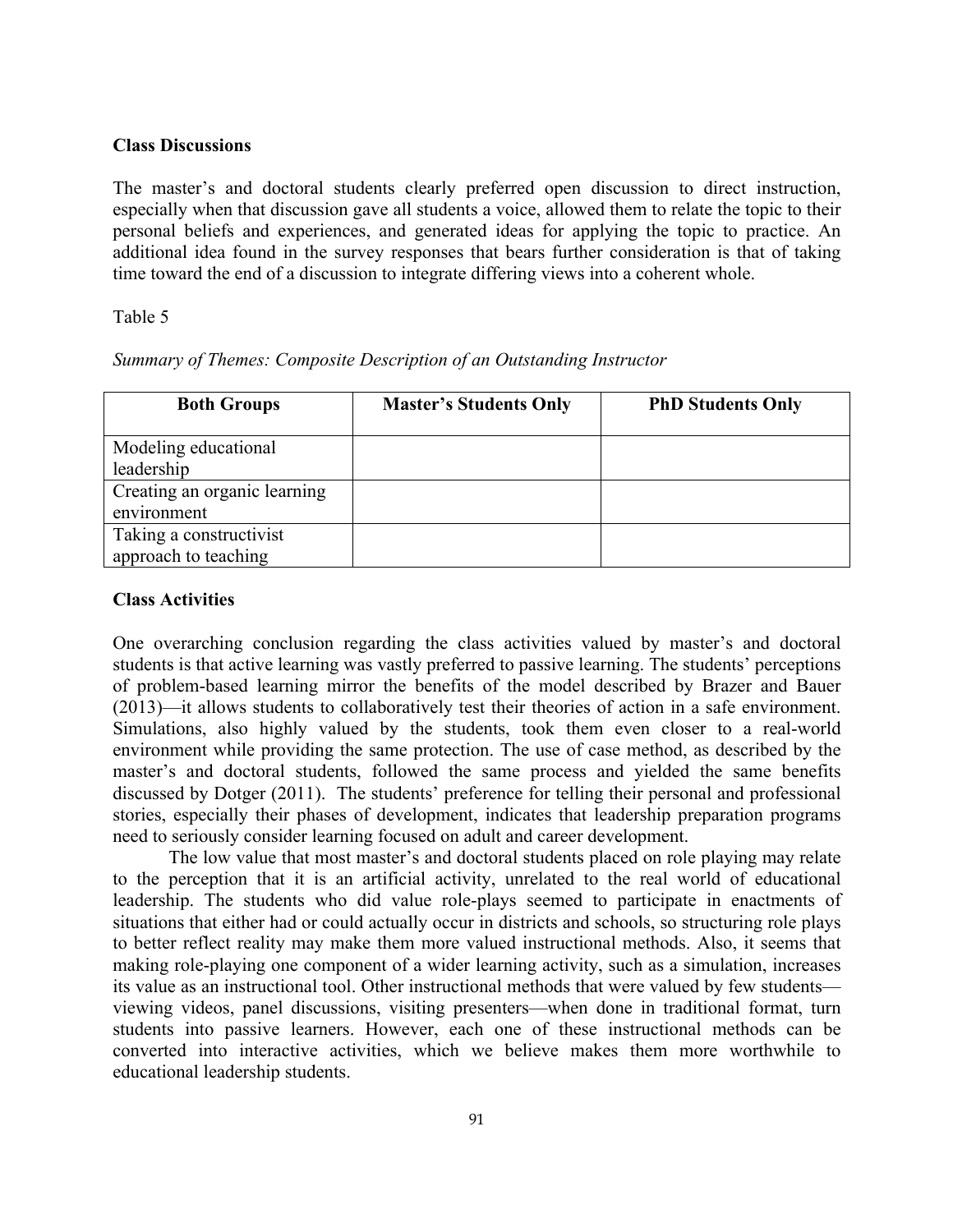The fact that arts-based activities like those described by Katz-Buonincontro and Phillips (2011) were not valued by either group of students could well be due to the infrequent use of such activities, at least at the level of sophistication described by Katz-Buonincontro and Phillips. Why master's students valued completing and analyzing adult learning style and adult lifestyle inventories more than doctoral students is not clear. One possible reason is that the latter group may have already completed their fair share of such inventories by the time they become doctoral students.

#### **Readings**

Our study's results indicate that case studies that integrate theory and practice are a powerful tool for educating both master's and doctoral students in educational leadership. Professors of educational leadership need to ask themselves why both types of students seem to value texts so little—is it the type of student, the quality of the texts, or how we use texts in our teaching? The high value placed on fiction, and especially on novels, by a subgroup of master's students points to the potential of fiction as an avenue for learning about leadership. Finally, given the wide variety of quality journals with both theoretical and research articles focused on educational leadership, the finding that master's students assigned little value to reading journal articles should raise questions about how we introduce and use such articles with master's students.

## **Other Out-of-Class Assignments**

Master's and doctoral students perceived reflective writing as a key ingredient in their learning. It seems that the best combination of components in reflective writing assignments included reflections on the topic at hand in relationship to past and current experiences and the student's anticipated future leadership role. Autoethnography seems to have been an especially powerful learning tool because it promoted self-understanding within the context of the student's personal history and social environment.

Our findings regarding the power of field experiences for both groups are consistent with widespread recommendations within the field to increase the number and quality of such experiences. Both the master's and doctoral program placed a high value on field experiences embedded in regular coursework. It is such embedded field experiences, which allow for weekly face-to-face interaction with the course professor and with fellow students engaged in the same or similar field activities, that may be the best avenue to the praxis championed by scholars like Furman (2012). The practice-based research that both master's and doctoral students carried out ran the full gamut of models described in the literature. These projects allowed many master's students their first opportunity to engage in practice-based research, gave doctoral students already in leadership roles the opportunity to carry out research within their span of responsibility, and provided both groups the chance to improve their educational settings while learning how to conduct various types of research.

Given both groups' highly positive perceptions of reflective writing, we were surprised there was not more value expressed for assigned journaling. The fact that the students who discussed the value of journaling were writing about private journaling rather than assigned journaling has implications for leadership preparation. The best approach may be to invite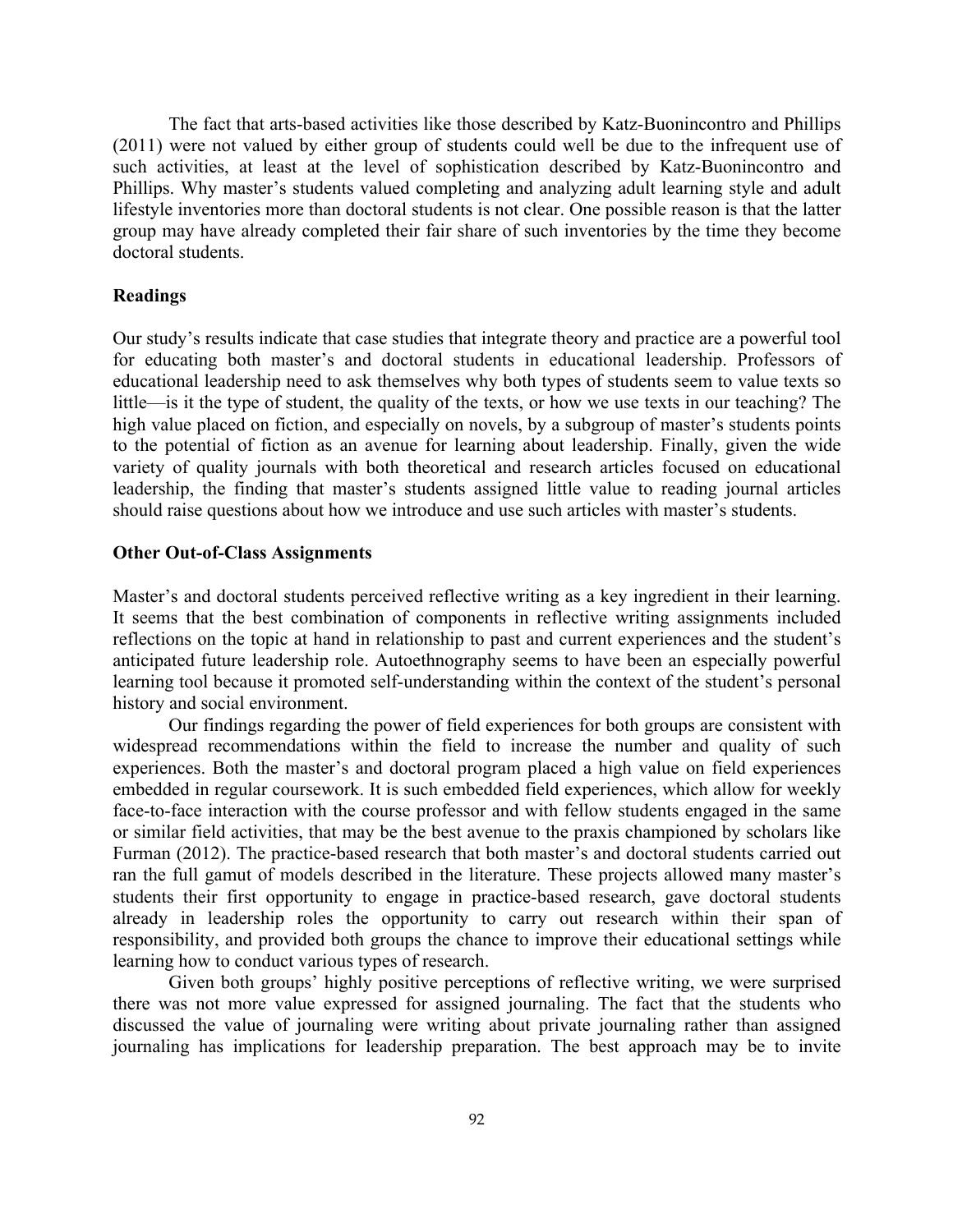students to journal informally and then provide space and time for students who wish to share selected portions of journals with the class or a small group to do so, either in person or online.

Neither master's nor doctoral students viewed long-term out-of-class group projects in a positive light. This may be due to logistical or communication problems students have experienced with such projects in the past, problems with appropriate distribution of responsibility among group members, and so on. In the examples of out-of-class group projects perceived positively by students, a major part of the project was school or community based. Implications for instructors of educational leadership include being selective in their use of such projects; connecting the project to practice; carefully structuring the projects in terms of process, responsibilities, and expected outcomes; and considering providing class time for some of the group work.

The lack of positive statements about portfolio development, despite the popularity of portfolios in many leadership preparation programs, indicate a need to design portfolios that:

- connect portfolio development to individual courses as well as long-term projects that cut across several courses
- are vehicles for integrating theory, practice, and reflection
- include student collaboration as part of the portfolio development process
- will be of value to the student in his or her future career

Writing case studies, preparing research papers, and completing long-term individual projects are complex undertakings, and the finding that doctoral students expressed more value for these assignments than master's students may be because the doctoral students were more academically advanced than students at the master's level.

# **Outstanding Instructor**

We found it interesting that both groups, in descriptions of personal and professional characteristics of their outstanding instructor, focused not on successful scholarship or dynamic teaching style but on the modeling of educational leadership. The characteristics cited by the students—caring, respectful, challenging, and supportive—seem to apply equally well to practitioners as well as professors of educational leadership. Perhaps the most interesting result of the study was the master's and doctoral students' description of an organic learning environment, consisting of several interacting elements that lead to individual and collective learning. The constructivist approach identified by both groups included both individual (selfreflection, self-discovery) and social (dialogue, group problem solving) dimensions.

# **Recommendations for Practice**

As with the discussion above, the recommendations we make based on this exploratory study are tentative. In the case of instructional methods used in educational leadership preparation programs, the "practitioners" are university faculty, thus we address these recommendations to faculty members. First, we recommend that faculty in educational leadership preparation programs consider our findings that some instructional methods were valued by both master's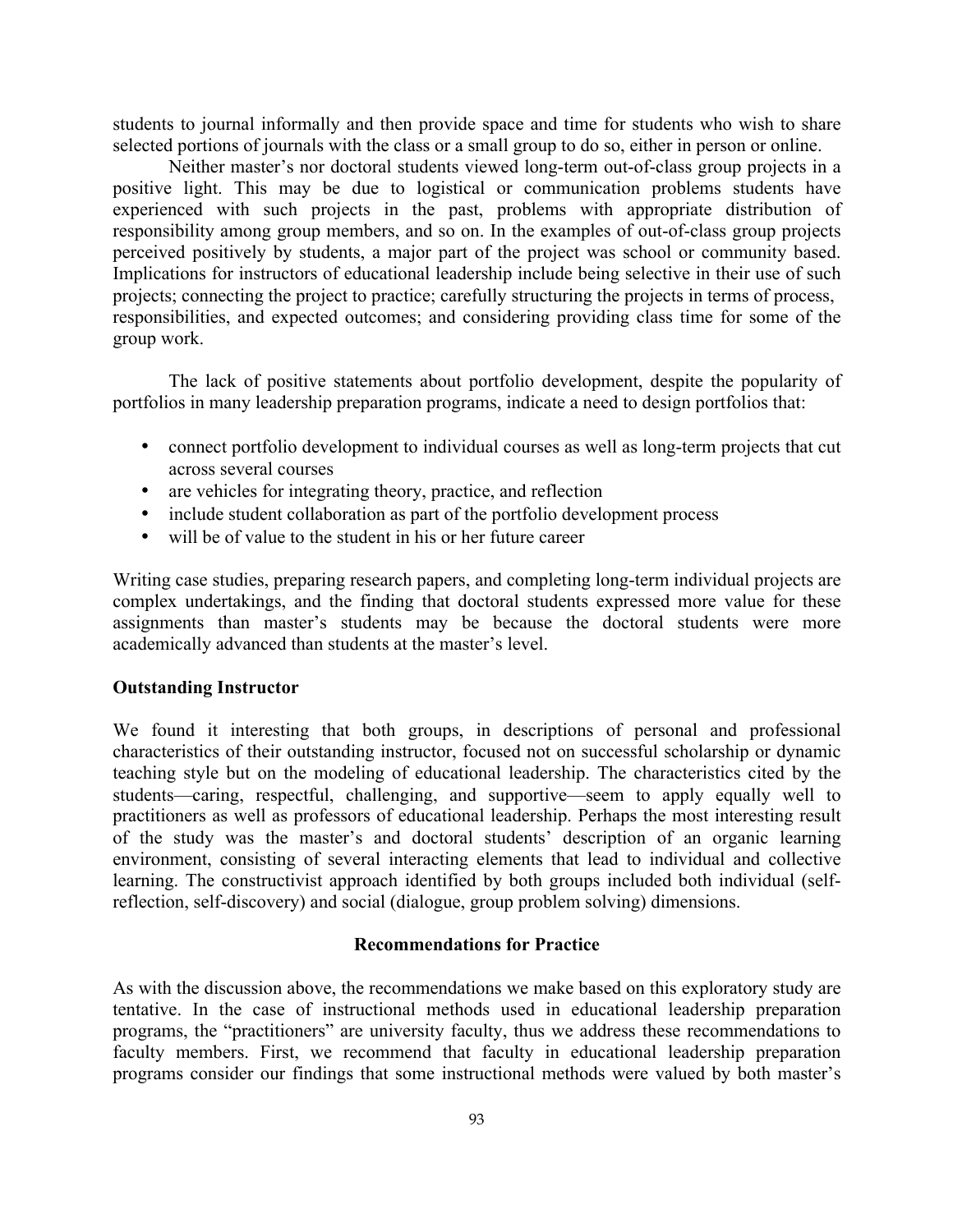and doctoral students, some were valued by neither group, and some were valued by one group and not the other. We do not suggest that instructors use our tentative findings to adopt some instructional methods and eliminate others, but rather that they begin to test the findings with their students, and make their own determinations concerning which of our findings ring true within their own context.

Many instructors, especially new faculty members, may not be familiar with some of the more innovative instructional methods for the preparation of educational leaders recommended in the literature, such as complex simulations, some types of technology assisted learning, and so forth. Professional development may be necessary, but such development need not take the form of traditional training. Rather, faculty members who want to learn more about a particular method may wish to visit the classrooms of those who use the method to observe it being implemented, and instructors who have developed expertise in particular methods can consult others who wish to try out those methods.

Assigning some of the types of assignments valued by the students in this study (if those assignments are not already in place) seems like a good way to test the study's findings in this area. Reflective writing on course topics and their relationship to practice, autoethngraphies, preparing for class demonstrations and peer teaching, and interviewing stakeholders in K-12 education are all promising out-of-class assignments for both master's and doctoral students. We also recommend that educational leadership faculties and individual instructors explore new ideas for embedding field experiences into traditional courses. The best instruction integrates research, theory, and practice, and at the individual course level that integration cannot be complete without application at the school, district, or community level. Practica and internships are powerful culminating experiences, but we cannot wait until the end of the student's program of study for application to begin. New ways of embedding school-based action research throughout students' coursework, for example, are described by Wetzel and Ewbank (2013) as well as Zambo & Isa (2012). Shadowing school leaders, performing equity audits, and carrying out leadership activities (especially instructional leadership) are just a few more examples of school-based activities that can be embedded into regular coursework.

A final recommendation for faculty is to regularly gather feedback from students beyond traditional course evaluations. Such feedback can be gathered at both the program and course level. Formative feedback should be gathered by the program and the individual faculty member on all aspects of how to improve instruction, but feedback relative to the characteristics of the "outstanding instructor" reported by the students in this study—modeling educational leadership, creating an organic learning environment, and taking a constructivist approach to teaching seems to us to be especially vital. Are these elements evident in the individual faculty member's teaching? Are they present across the program as a whole? Based on student feedback, the individual instructor can reflect on how to strengthen the three characteristics in her or his own teaching, and the program faculty can engage in collaborative work for program renewal.

There are, of course, multiple types of data beyond student feedback that can inform faculty whether instructional methods are successful. Observations of students during classroom and field activities, analysis of student performance, and surveys or interviews of other stakeholders can all become part of the mix of methods for assessing instructional methods (Korach. 2011). In the final analysis, student preferences, the individual faculty member's teaching style, program goals, local school district needs, and "situational and organizational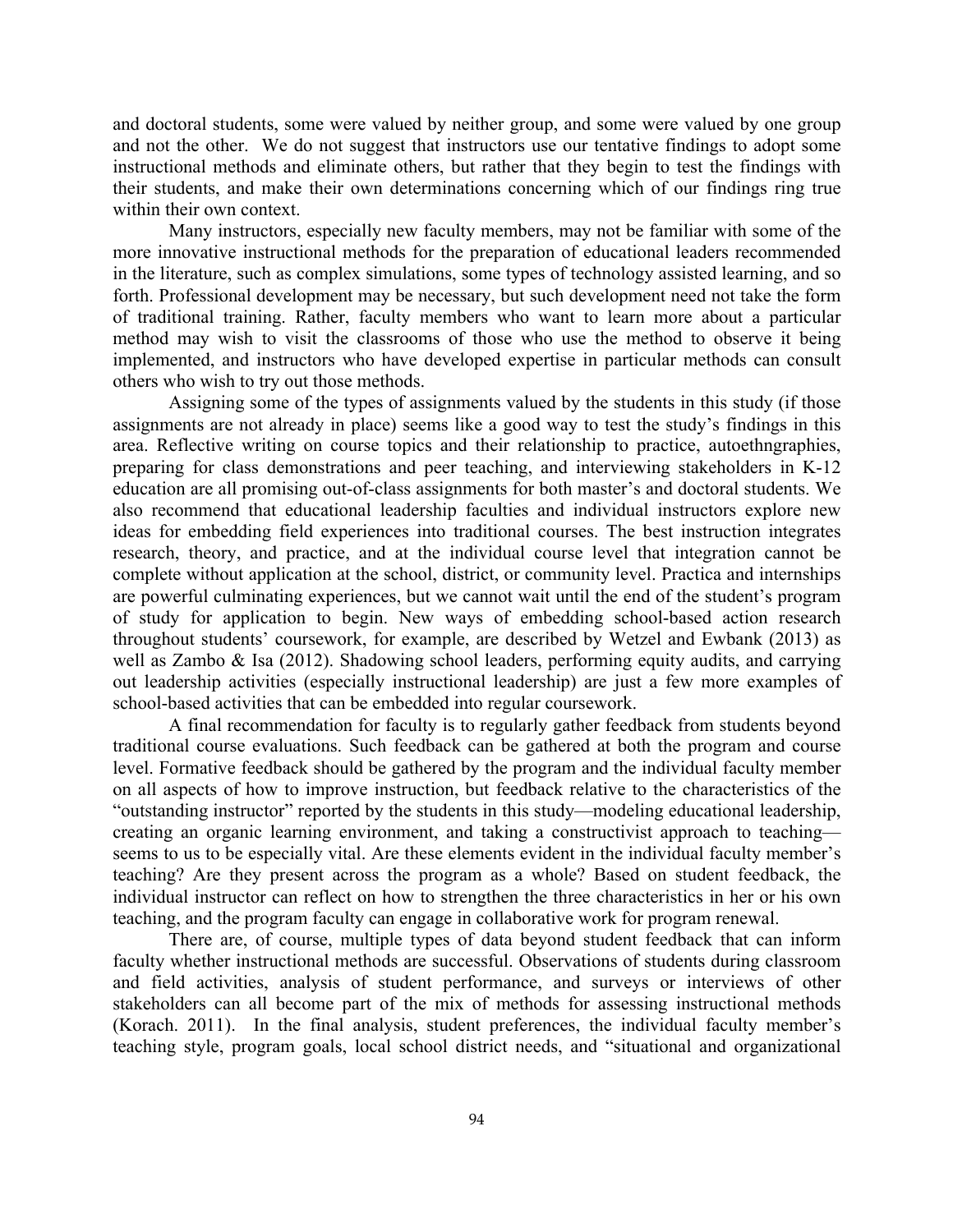contexts" (Mast, Scribner, & Sanzo, 2011, p. 39) all need to be considered in decisions about what instructional methods to use in the preparation of educational leaders.

# **Recommendations for Future Research**

We recommend that additional qualitative surveys similar to this one be done with other groups of master's and doctoral students at other universities to determine if those studies yield the same or similar results. Although we believe this study is an important early step in determining which instructional methods master's and doctoral students value, the question of the extent to which student values are contextual is still an open one. For example, different instructional methods may be valued differently depending on the types of students recruited and accepted, the program's curriculum, or the structures and systems for program delivery. Other qualitative studies could include individual or focus group interviews on instructional methods valued by graduate students. Additionally, results of quantitative surveys on valued instructional methods could be integrated with qualitative findings to expand the emerging knowledge base on this topic.

# **Closing Thoughts**

It is difficult to imagine any aspect of an educational leadership preparation program that is more critical to the growth and development of the students enrolled in that program than the instruction they are provided. Yet, while we have a fair amount of literature describing and promoting a few instructional methods, we have little research comparing a wide range of other instructional methods and student perceptions of those methods. Nor do we have adequate research comparing master's and doctoral students' perceptions of different methods. Hopefully this study will begin to address these gaps in our knowledge base, and will lead to additional research in this area.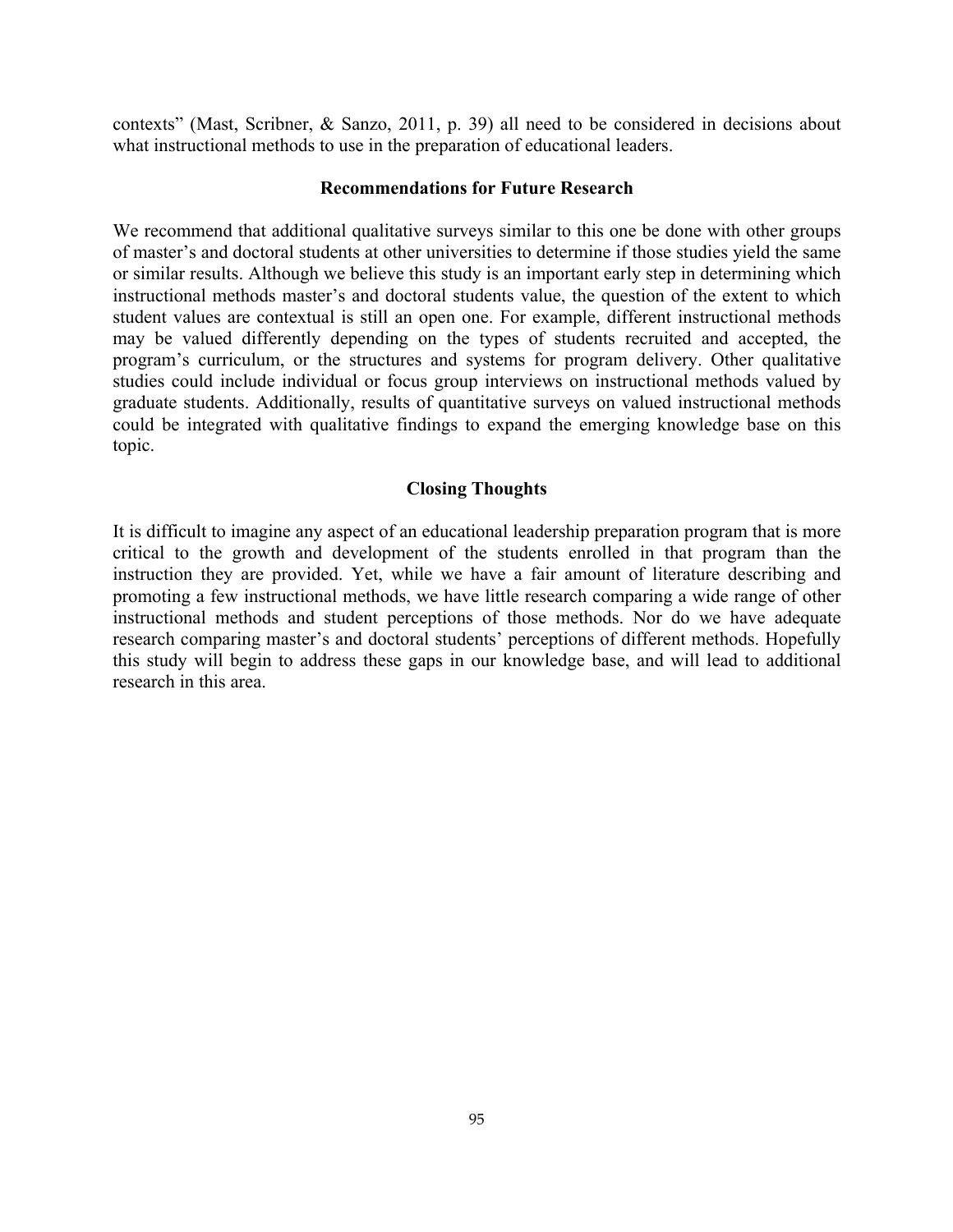# **References**

- Ärlestig, H. (2012). The challenge of educating principals: Linking course content to action. *Planning and Changing, 43,* 309-321.Retrieved from: http://education.illinoisstate.edu/planning/
- Ballenger, J., Alford, B., McCune, S., & McCune, D. (2009). Obtaining validation from graduates on a restructured principal preparation program. *Journal of School Leadership, 19*, 533-558. Retrieved from: https://rowman.com/page/JSL
- Bartee, R. D. (2012). Recontextualizing the knowledge and skill involved with redesigned principal preparation: Implications of cultural and social capital in teaching, learning, and leading for administrators. *Planning and Changing, 43*(3/4), 322-343. Retrieved from: http://education.illinoisstate.edu/planning/
- .Brazer, S.D., & Bauer, S.C. (2013). Preparing instructional leaders: A model. *Educational Administration Quarterly, 49,* 645-684. doi: 10.1177/0013161X13478977.
- Bridges, E.M. (1992). *Problem based learning for administrators.* Retrieved from ERIC database (ED 347617).
- Dale, K., Moody, R., Slattery, M., & Wieland, R. (2007). The essential role of integrating technology content and skills into university principal preparation programs. *The Rural Educator, 29*(1), 42-47. Retrieved from: http://www.ruraleducator.net/.
- Diamantes, T., & Ovington, J. (2003). Storytelling: Using a case study method approach in administrator preparation programs. *Education, 123,* 465-451.Retrieved from: http://www.projectinnovation.biz/education
- Diem, S., & Carpenter, B.W. (2012). Social justice & leadership preparation: Developing a transformative curriculum. *Planning and Changing, 43*(1/2), 96-112. Retrieved from: http://education.illinoisstate.edu/planning/
- Doolittle, G.G., Stanwood, H.M., & Simmerman, H. (2006). Creating professional learning communities in a traditional educational leadership preparation program. *Educational Considerations, 33*(2), 10-16. Retrieved from: http://coe.ksu.edu/EdConsiderations/
- Dotger, B.H. (2011). The school leader communication model: An emerging method for bridging school leader preparation and practice. *Journal of School Leadership, 21,* 871-892. Retrieved from: https://rowman.com/page/JSL
- Furman, G. (2012). Social justice leadership as praxis: Developing capacities through preparation programs. *Educational Administration Quarterly, 48*(2), 191-229. doi:10.1177/0013161X11427394
- Gerstl-Pepin, C. I., & Aiken, J. (2009) Democratic educational leaders: Defining ethical leadership in a standardized context. *Journal of School Leadership, 19*(4), 406-444. Retrieved from: https://rowman.com/page/JSL
- Goldring, E., & Schuermann, P. (2009). The changing context of K-12 education administration: Consequences for EdD program design and delivery. *Peabody Journal of Education, 84*(1), 9-43. doi:10.1080/01619560802679583
- Gottesman, B., & Villa, C. (2001, June). *Portfolio assessment: A collaboration model to tightly couple student outcomes with learning experiences in the graduate program*. Paper presented at the Annual Assessment Conference of the American Association for Higher Education, Denver, CO. Retrieved from: http://files.eric.ed.gov/fulltext/ED457789.pdf
- Hackmann, D.G., & Alsbury, T.L. (2005). Standards-based leadership preparation program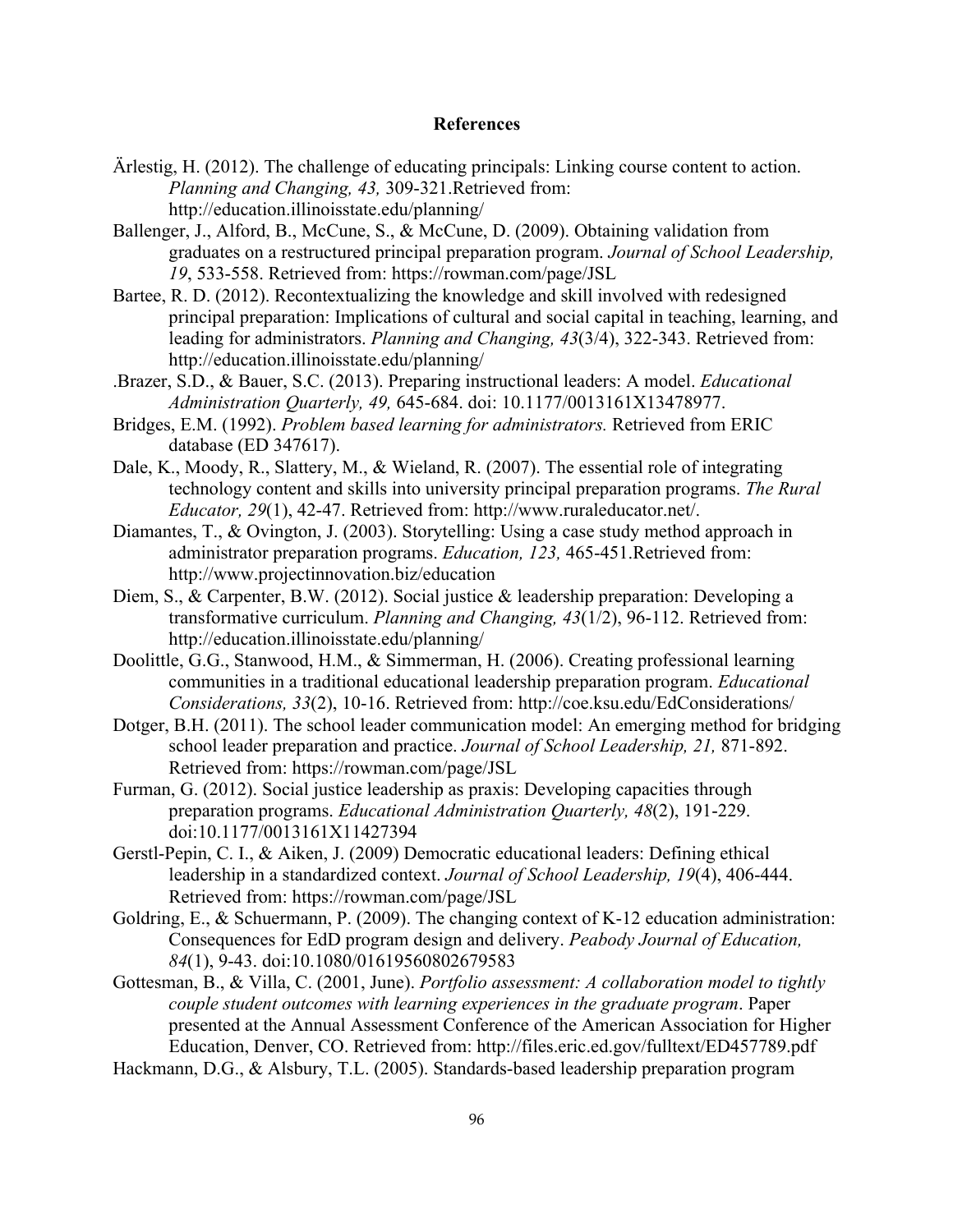improvement through the use of portfolio assessments. *Educational Considerations, 32*(2), 36-45. Retrieved from: http://coe.ksu.edu/EdConsiderations/

- Jacobs, J., Yamamura, E., Guerra, P, & Nelson, S.W. (2013). Emerging leaders for social justice: Negotiating the journey through action research. *Journal of School Leadership 23*(1), 91- 121. Retrieved from: https://rowman.com/page/JSL
- Katz-Buonincontro, J., & Phillips, J.C. (2011). "Art, its creation, and leadership [can be] revealing and frightening": How school leaders learn to frame and solve problems through the arts. *International Journal of Leadership in Education: Theory and Practice, 14,* 269-291. doi:10.1080/13603124.2011.560285
- Kowalski, T.J., Place, A.W., Edmister, J., & Zigler, T. (2009). Need for practice-based research in school administration. *Mid-Western Educational Researcher, 22*(4), 2-8. Retrieved from: http://www.mwera.org/MWER/
- Knoeppel, R., Logan, J.P. (2011). Linking theory with practice: A longitudinal analysis of student portfolios in principal preparation. *International Journal of Leadership in Education: Theory and Practice, 14,* 337-349. doi:10.1080/13603124.2010.503280
- Korach, S. (2011). Keeping the fire burning: The evolution of a university-district collaboration to develop leaders for second-order change. *Journal of School Leadership, 21,* 659-683.
- Kouzes, J., & Posner, B. (2007). The leadership challenge. (4th ed.). San Francisco, CA: Jossey-Bass. Retrieved from: http://www.wiley.com/WileyCDA/WileyTitle/productCd-0470651725.html
- LaFrance, J.A., & Beck, D. (2014). Mapping the terrain: Educational leadership field experiences in K-12 virtual schools. *Educational Administration Quarterly, 50*(1), 160- 189. doi:10.1177/0013161X13484037
- Mast, J., Scribner, J., & Sanzo, K. (2011). Authentic planning for leadership preparation and development. *Educational Considerations, 20*(2), 31-42.
- Mayer, C., Musser, D., & Remidez, H. (2001). Description of a web-driven, problem-based learning environment and study of the efficacy of implementation in educational leader preparation. *Computers in Schools, 18,* 249-265. doi:10.1300/J025v18n01\_04
- Meadows, R.B., & Dyal, A.B. (2000). Implementing portfolio assessment in the development of school administrators: Improving preparation for educational leadership. *Education, 120*, 304-314. Retrieved from: http://www.projectinnovation.biz/education.
- Sappington, N. N., Baker, P.J., Gardner, D., & Pacha, J. (2010). A signature pedagogy for leadership education: Preparing principals through participatory action research. *Planning and Changing, 41,* 249-273. Retrieved from: http://education.illinoisstate.edu/planning/
- Sherman, A. (2008). Using case studies to visualize success with first year principals. *Journal of Educational Administration, 46,* 752-761. Retrieved from: http://www.emeraldgrouppublishing.com/products/journals/journals.htm?id=JEA
- Sherman, W.H., & Beaty, D.M. (2007). The use of distance technology in educational leadership preparation programs. *Journal Of Educational Administration, 45*, 605-620. doi:10.1108/09578230710778222.
- Siegrist, G. (2000). Educational leadership must move beyond management training to visionary and moral transformational leaders. *Education, 120,* 297-303. Retrieved from: http://www.projectinnovation.biz/education